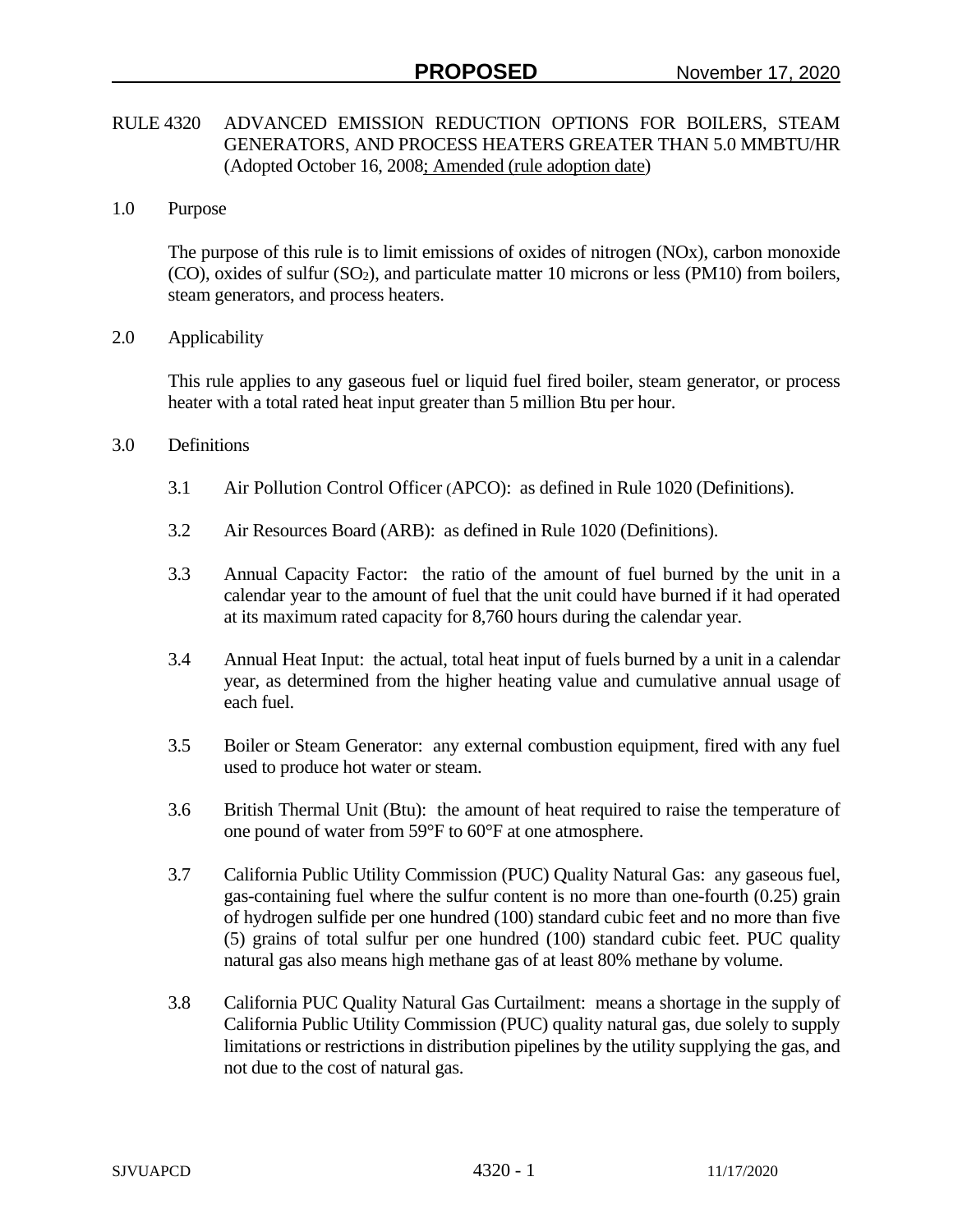- 3.9 Digester Gas: gas derived from the decomposition of organic matter in a digester.
- 3.910 Dryer: any unit in which material is dried in direct contact with the products of combustion.
- 3.110 EPA: United States Environmental Protection Agency.
- 3.12 Fire Tube Boiler: any boiler that passes hot gases from a fire box through one or more tubes running through a sealed container of water. The heat of the gases is transferred through the walls of the tubes by thermal conduction, heating the water and ultimately creating steam or hot water.
- 3.131 Gaseous Fuel: any fuel which is a gas at standard conditions.
- 3.142 Gas Liquids Processing Facility: a facility that is engaged in the catalytic processing of gas liquids to produce finished products.
- 3.153 Heat Input: the heat (hhv basis) released due to fuel combustion in a unit, not including the sensible heat of incoming combustion air and fuel.
- 3.164 Higher Heating Value (hhv): the total heat liberated per mass of fuel burned (expressed as Btu per pound), when fuel and dry air at standard conditions undergo complete combustion and all resulting products are brought to their standard states at standard conditions.
- 3.175 Liquid Fuel: any fuel which is a liquid at standard conditions.
- 3.18 Normal Operation: the period of operating time during which a unit is not in a startup or a shutdown event.
- 3.196 NOx Emissions: the sum of oxides of nitrogen expressed as  $NO<sub>2</sub>$  in the flue gas.
- 3.1720 Oilfield Steam Generator: an external combustion equipment which converts water to dry steam or to a mixture of water vapor and steam, with an absolute pressure of more than 30 psia, and which is used exclusively in thermally enhanced crude oil production.
- 3.1821 Parts Per Million by Volume (ppmv): the ratio of the number of gas molecules of a given species, or group of species, to the number of millions of total gas molecules.
- 3.4922 Process Heater: any combustion equipment fired with liquid and/or gaseous fuel and which transfers heat from combustion gases to water or process streams. This definition excludes: kilns or ovens used for drying, baking, cooking, calcining, or vitrifying; and unfired waste heat recovery heaters used to recover sensible heat from the exhaust of combustion equipment.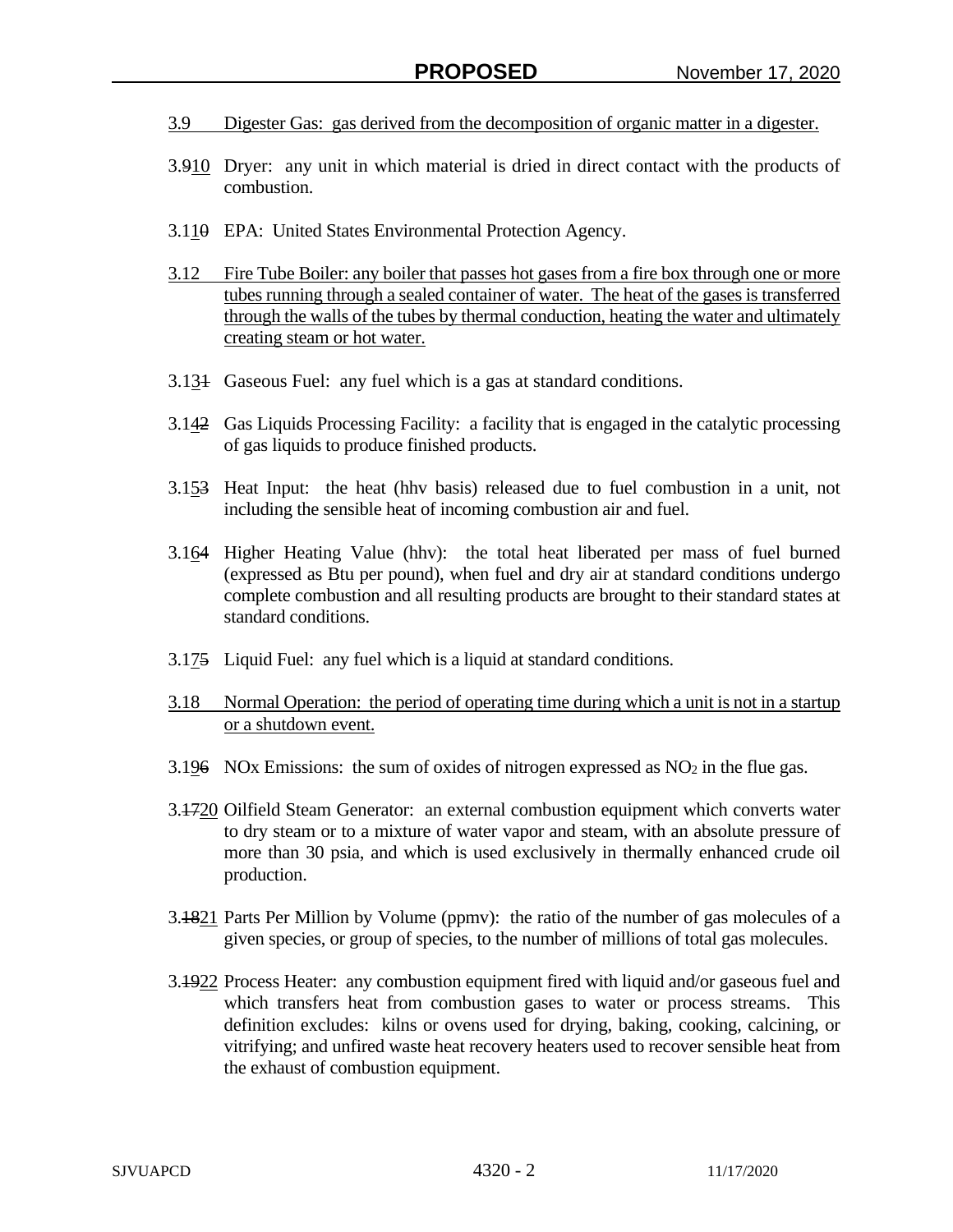- 3.230 Qualified Technician: a stationary source employee or any personnel contracted by a stationary source operator who has a documented training and a demonstrated experience performing tune-ups on a unit to the satisfaction of the APCO. The documentation of tune-up training and experience shall be made available to the APCO upon request.
- 3.241 Rated Heat Input (expressed as million Btu per hour): the heat input capacity specified on the nameplate of the unit.
- 3.252 Refinery Unit: a unit that is permanently installed and operated at a petroleum refinery or a gas liquids processing facility.
- 3.263 Re-ignition: the relighting of a unit after an unscheduled and unavoidable interruption or shut off of the fuel flow or electrical power, for a period of less than 30 minutes, due to reasons outside the control of the operator.
- 3.27 School: any public or private school used for the purpose of education and instruction of school pupils in Kindergarten through Grade 12, and any college or university which provides postsecondary education and has the authority to confer Associate, Bachelors, or Graduate/Professional level degrees. This does not include any private school in which education and instruction are primarily conducted in private homes.
- 3.284 Seasonal Source: as defined in District Rule 2201 (New And Modified Stationary Source Review Rule)
- 3.295 Shutdown: the period of time during which a unit is taken from an operational to a non-operational status by allowing it to cool down from its operating temperature to ambient temperature as the fuel supply to the unit is completely turned off.
- 3.2630 Solid Fuel: any fuel which is a solid at standard conditions.
- 3.2731 Small Producer: as defined in District Rule 1020 (Definitions)
- 3.2832 Standard Conditions: standard conditions as defined in Rule 1020 (Definitions).
- 3.2933 Start-up: the period of time during which a unit is brought from a shutdown status to its operating temperature and pressure, including the time required by the unit's emission control system to reach full operation.
- 3.34 Thermal Fluid Heater: a natural gas fired process heater in which a process stream is heated indirectly by a heated fluid other than water.
- 3.350 Unit: any boiler, steam generator or process heater as defined in this rule.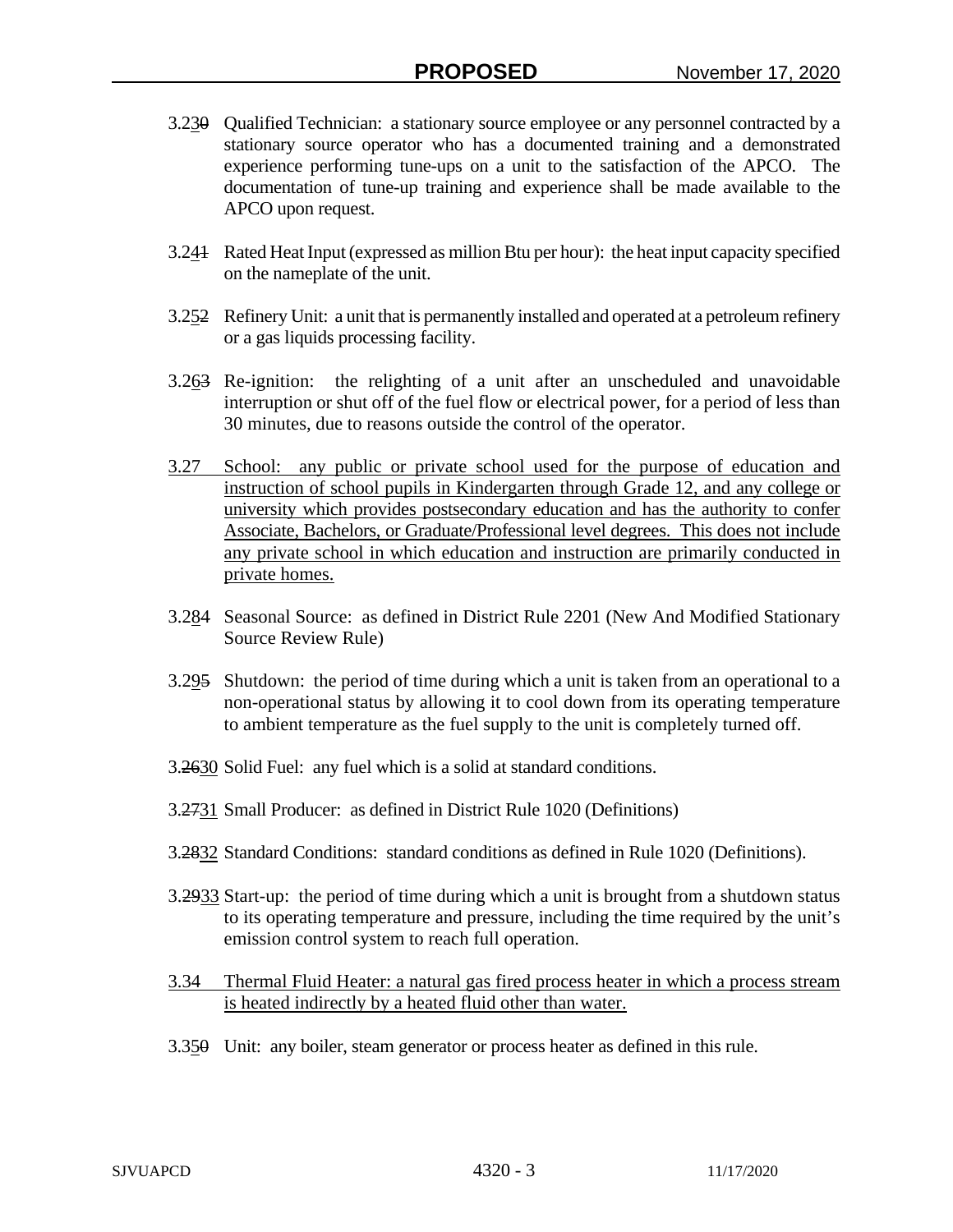## 4.0 Exemptions

- 4.1 This rule shall not apply to:
	- 4.1.1 Solid fuel fired units.
	- 4.1.2 Dryers and glass melting furnaces.
	- 4.1.3 Kilns and smelters where the products of combustion come into direct contact with the material to be heated.
	- 4.1.4 Unfired or fired waste heat recovery boilers that are used to recover or augment heat from the exhaust of combustion turbines or internal combustion engines.
- 4.2 The requirements of Sections 5.2 shall not apply to a unit when burning any fuel other than California PUC quality natural gas during California PUC quality natural gas curtailment provided all of the following conditions are met:
	- 4.2.1 Fuels other than California PUC quality natural gas are burned no more than 168 cumulative hours in a calendar year plus 48 hours per calendar year for equipment testing, as limited by Permit to Operate.
	- 4.2.2 NOx emission shall not exceed 150 ppmv or 0.215 lb/MMBtu. Demonstration of compliance with this limit shall be made by either source testing, continuous emission monitoring system (CEMS), an APCO approved Alternate Monitoring System, or an APCO approved portable NOx analyzer.
- 5.0 Requirements
	- 5.1 An operator of a unit(s) subject to this rule shall comply with all applicable requirements of the rule and one of the following, on a unit-by-unit basis:
		- 5.1.1 Operate the unit to comply with the emission limits specified in Sections 5.2 and 5.4; or
		- 5.1.2 Pay an annual emissions fee to the District as specified in Section 5.3 and comply with the control requirements specified in Section 5.4; or
		- 5.1.3 Comply with the applicable Low-use Unit requirements of Section 5.5.
	- 5.2 NOx and CO Emission Limits
		- 5.2.1 On and after the indicated Compliance Deadline, units shall not be operated in a manner which exceeds the applicable NOx emissions limit specified in Table 1 (until December 31, 2023) and Table 2 (on and after December 31,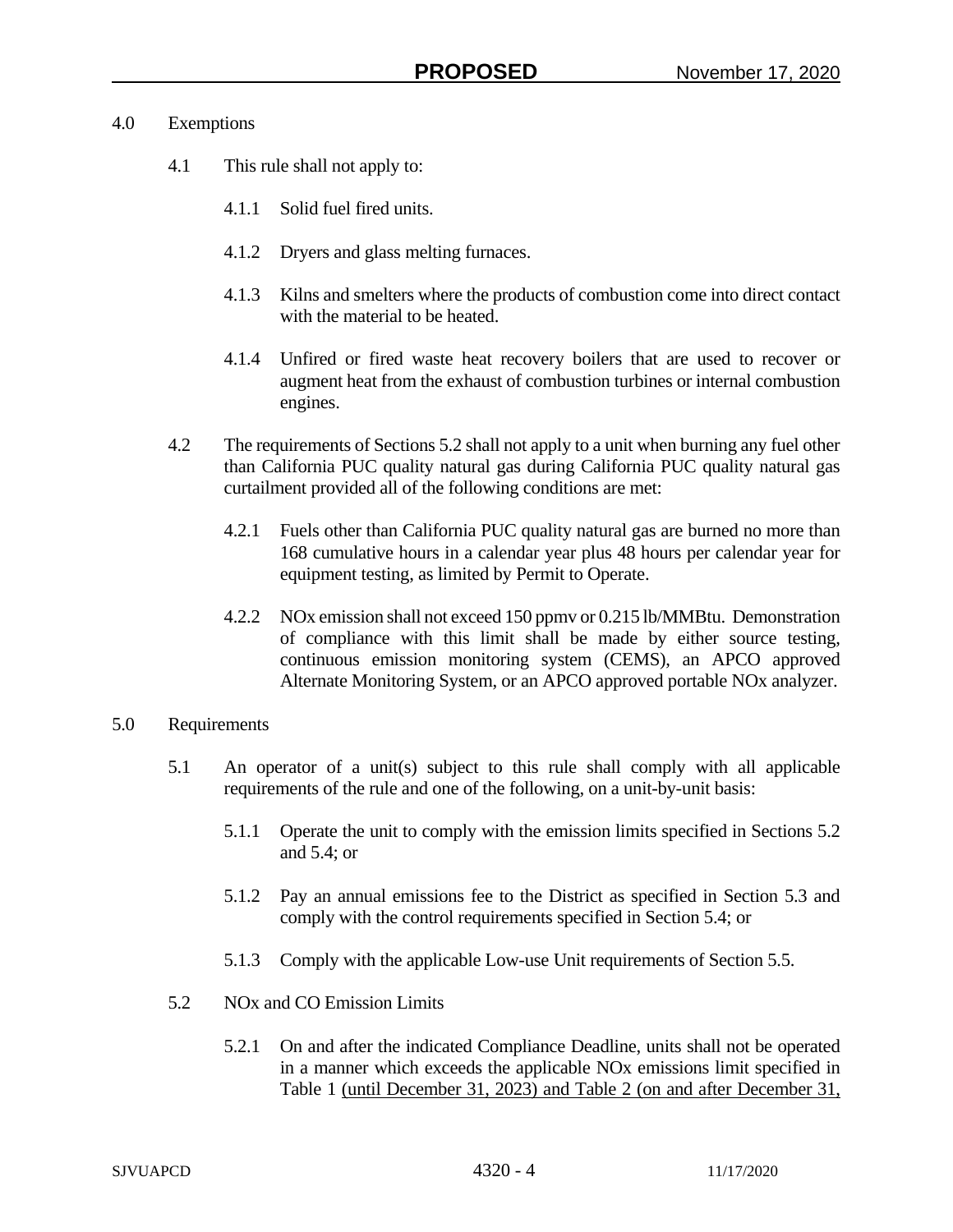$2023$ ). On and after October 1, 2008, uUnits shall not be operated in a manner to which exceeds a carbon monoxide (CO) emissions limit of 400 ppmv.

- 5.2.2 No unit fired on liquid fuel shall be operated in a manner to exceed emissions of 40 ppmv NOx and 400 ppmv CO.
- 5.2.3 All ppmv emission limits specified in this section are referenced at dry stack gas conditions and 3.00 percent by volume stack gas oxygen. Emission concentrations shall be corrected to 3.00 percent oxygen in accordance with Section 8.1.

| Table 1: Tier 1 NOx Emission Limits                                     |                                                                                            |                           |                        |  |
|-------------------------------------------------------------------------|--------------------------------------------------------------------------------------------|---------------------------|------------------------|--|
| Category                                                                | <b>NO<sub>x</sub></b> Limit                                                                | Authority to<br>Construct | Compliance<br>Deadline |  |
| A. Units with a total rated heat<br>input > 5.0 MMBtu/hr to $\leq$ 20.0 | <b>Standard Schedule</b><br>a)<br>9 ppmy or 0.011<br>lb/MMBtu; or                          | July 1, 2011              | July 1, 2012           |  |
| MMBtu/hr, except for<br>Categories C through G units                    | b) Enhanced Schedule<br>6 ppmv or 0.007<br>lb/MMBtu                                        | January 1, 2013           | January 1, 2014        |  |
| B. Units with a total rated heat input                                  | <b>Standard Schedule</b><br>a)<br>7 ppmy or 0.008<br>lb/MMBtu; or                          | July 1, 2009              | July 1, 2010           |  |
| $>$ 20.0 MMBtu/hr, except for<br>Categories C through G units           | b) Enhanced Schedule<br>5 ppmy or 0.0062<br>lb/MMBtu                                       | January 1, 2013           | January 1, 2014        |  |
| C. Oilfield Steam Generators                                            |                                                                                            |                           |                        |  |
| 1. Units with a total rated heat                                        | <b>Standard Schedule</b><br>a)<br>9 ppmy or 0.011<br>lb/MMBtu; or                          | July 1, 2011              | July 1, 2012           |  |
| input $> 5.0$ MMBtu/hr to<br><20.0 MMBtu/hr                             | b) Enhanced Schedule<br>6 ppmv or 0.007<br>lb/MMBtu                                        | January 1, 2013           | January 1, 2014        |  |
|                                                                         | a) Standard Schedule<br>7 ppmy or 0.008<br>lb/MMBtu; or                                    | July 1, 2009              | July 1, 2010           |  |
| 2. Units with a total rated heat<br>input >20.0 MMBtu/hr                | b) Staged Enhanced<br>Schedule<br><b>Initial Limit</b><br>9 ppmy or 0.011<br>lb/MMBtu; and | July 1, 2011              | July 1, 2012           |  |
|                                                                         | <b>Final Limit</b><br>5 ppmv or 0.0062<br>lb/MMBtu                                         | January 1, 2013           | January 1, 2014        |  |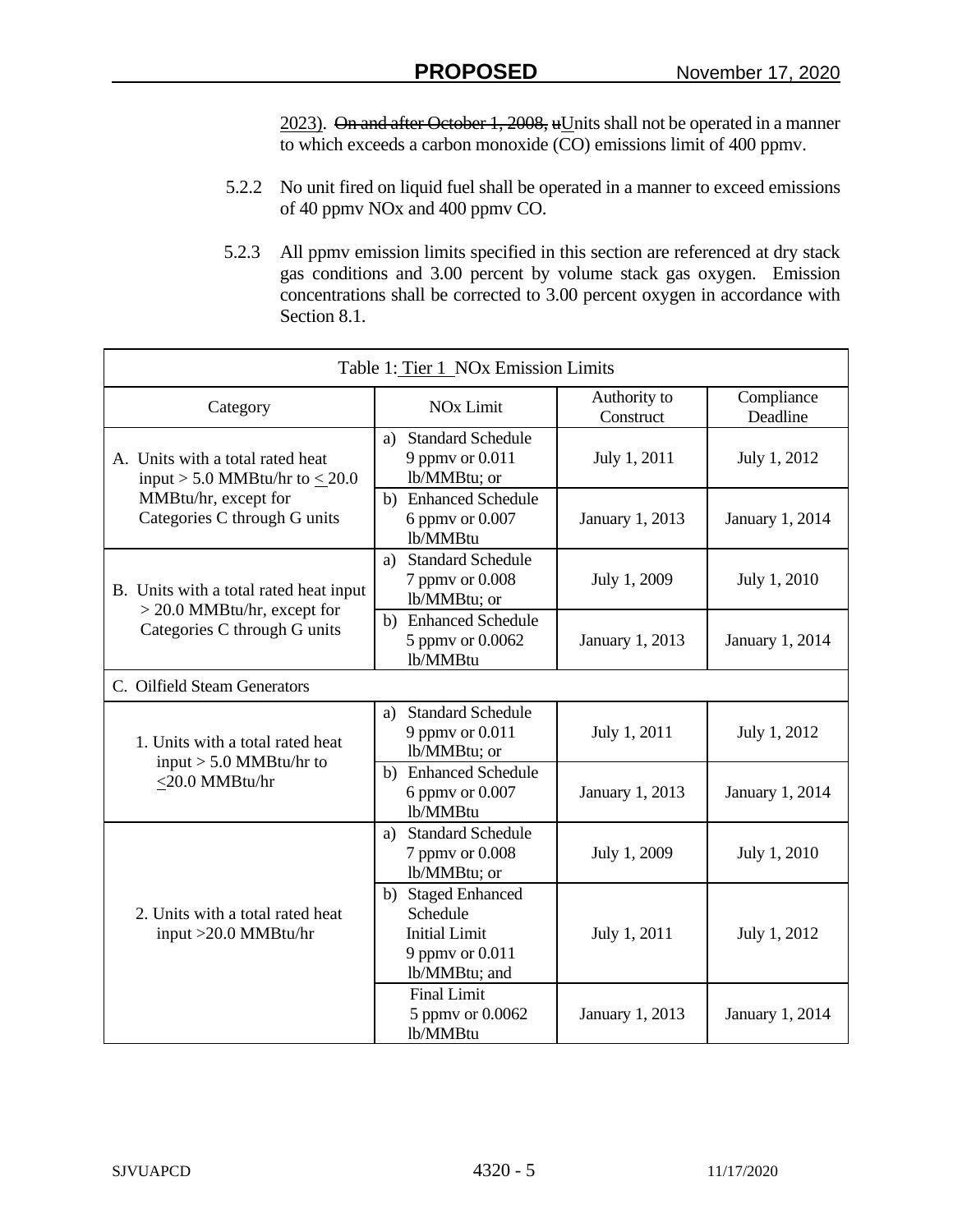| Table 1: Tier 1 NOx Emission Limits                                                                                                                                                                          |                                                                                                 |                                                                                               |                                                                         |
|--------------------------------------------------------------------------------------------------------------------------------------------------------------------------------------------------------------|-------------------------------------------------------------------------------------------------|-----------------------------------------------------------------------------------------------|-------------------------------------------------------------------------|
| Category                                                                                                                                                                                                     | <b>NO<sub>x</sub></b> Limit                                                                     | Authority to<br>Construct                                                                     | Compliance<br>Deadline                                                  |
| 3. Units firing on less than 50%,<br>by volume, PUC quality gas.                                                                                                                                             | <b>Staged Enhanced</b><br>Schedule<br><b>Initial Limit</b><br>12 ppmv or 0.014<br>lb/MMBtu; and | July 1, 2010                                                                                  | July 1, 2011                                                            |
|                                                                                                                                                                                                              | <b>Final Limit</b><br>9 ppmy or 0.011<br>lb/MMBtu                                               | January 1, 2013                                                                               | January 1, 2014                                                         |
| D. Refinery units                                                                                                                                                                                            |                                                                                                 |                                                                                               |                                                                         |
| 1. Units with a total rated heat<br>input > 5.0 MMBtu/hr to $\leq$                                                                                                                                           | <b>Standard Schedule</b><br>a)<br>9 ppmy or 0.011<br>lb/MMBtu; or                               | July 1, 2011                                                                                  | July 1, 2012                                                            |
| 20.0 MMBtu/hr                                                                                                                                                                                                | b) Enhanced Schedule<br>6 ppmy or 0.007<br>lb/MMBtu                                             | January 1, 2013                                                                               | January 1, 2014                                                         |
|                                                                                                                                                                                                              | a) Standard Schedule<br>6 ppmv or 0.007<br>lb/MMBtu; or                                         | July 1, 2010                                                                                  | July 1, 2011                                                            |
| 2. Units with a total rated heat<br>input >20.0 MMBtu/hr to $\leq$<br>110.0 MMBtu/hr                                                                                                                         | b) Staged Enhanced<br>Schedule<br><b>Initial Limit</b><br>9 ppmv or 0.011<br>lb/MMBtu; and      | July 1, 2011                                                                                  | July 1, 2012                                                            |
|                                                                                                                                                                                                              | <b>Final Limit</b><br>5 ppmv or 0.0062<br>lb/MMBtu                                              | January 1, 2013                                                                               | January 1, 2014                                                         |
| 3. Units with a total rated heat<br>$input > 110.0$ MMBtu/hr                                                                                                                                                 | <b>Standard Schedule</b><br>5 ppmy or 0.0062<br>lb/MMBtu                                        | N/A                                                                                           | June 1, 2007                                                            |
| 4. Units firing on less than 50%,<br>by volume, PUC quality gas.                                                                                                                                             | <b>Staged Enhanced</b><br>Schedule<br><b>Initial Limit</b><br>12 ppmv or 0.014<br>lb/MMBtu; and | July 1, 2010                                                                                  | July 1, 2011                                                            |
|                                                                                                                                                                                                              | <b>Final Limit</b><br>9 ppmv or 0.011<br>lb/MMBtu                                               | January 1, 2013                                                                               | January 1, 2014                                                         |
| Units, from any Category, that<br>Е.<br>were installed prior to January 1,<br>2009 and limited by a Permit to<br>Operate to an annual heat input<br>>1.8 billion Btu/year but $\leq 30$<br>billion Btu/year. | <b>Standard Schedule</b><br>9 ppmv or 0.011<br>lb/MMBtu                                         | Twelve months<br>before the next unit<br>replacement but no<br>later than January 1,<br>2013. | At the next unit<br>replacement but<br>no later than<br>January 1, 2014 |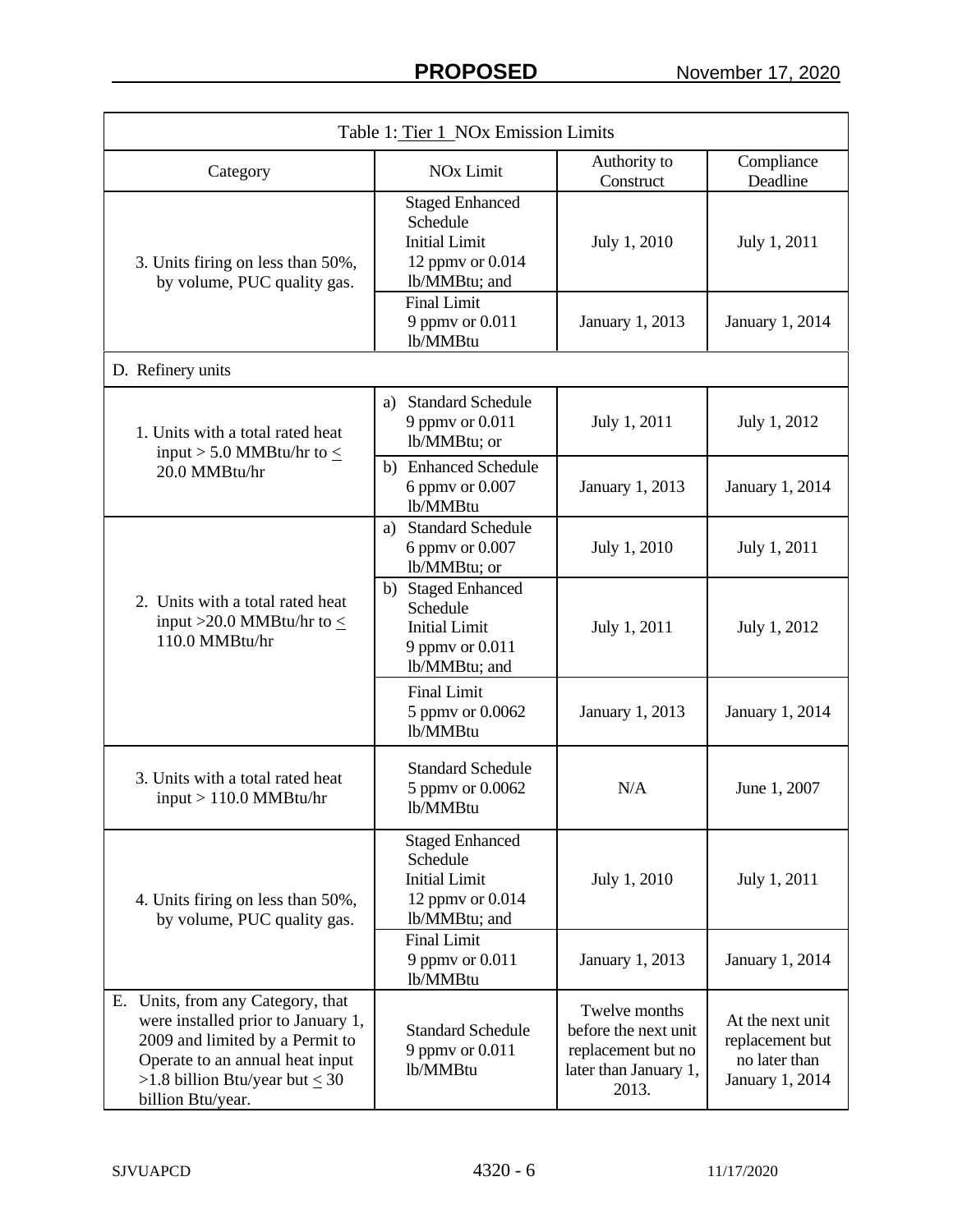|             | Table 1: Tier 1 NOx Emission Limits                                                                                                                                                                                                                                                                                                                                                                                            |                                                                                                  |                                                                                               |                                                                         |  |
|-------------|--------------------------------------------------------------------------------------------------------------------------------------------------------------------------------------------------------------------------------------------------------------------------------------------------------------------------------------------------------------------------------------------------------------------------------|--------------------------------------------------------------------------------------------------|-----------------------------------------------------------------------------------------------|-------------------------------------------------------------------------|--|
|             | Category                                                                                                                                                                                                                                                                                                                                                                                                                       | <b>NO<sub>x</sub></b> Limit                                                                      | Authority to<br>Construct                                                                     | Compliance<br>Deadline                                                  |  |
| $F_{\rm c}$ | Units at a wastewater treatment<br>facility firing on less than 50%,                                                                                                                                                                                                                                                                                                                                                           | <b>Staged Enhanced</b><br>Schedule<br><b>Initial Limit</b><br>12 ppmv or 0.0145<br>lb/MMBtu; and | July 1, 2010                                                                                  | July 1, 2011                                                            |  |
|             | by volume, PUC quality gas.                                                                                                                                                                                                                                                                                                                                                                                                    | <b>Final Limit</b><br>9 ppmy or 0.011<br>lb/MMBtu                                                | January 1, 2013                                                                               | January 1, 2014                                                         |  |
| G.          | Units operated by a small<br>producer in which the rated<br>heat input of each burner is<br>less than or equal to 5<br>MMBtu/hr but the total rated<br>heat input of all the burners in<br>a unit is rated between 5<br>MMBtu/hr and 20 MMBtu/hr,<br>as specified in the Permit to<br>Operate, and in which the<br>products of combustion do not<br>come in contact with the<br>products of combustion of any<br>other burner. | <b>Standard Schedule</b><br>9 ppmv or 0.011<br>lb/MMBtu                                          | Twelve months<br>before the next unit<br>replacement but no<br>later than January 1,<br>2013. | At the next unit<br>replacement but<br>no later than<br>January 1, 2014 |  |

| Table 2: Tier 2 NOx Emission Limits                                                                    |                                                 |                          |                                  |                        |
|--------------------------------------------------------------------------------------------------------|-------------------------------------------------|--------------------------|----------------------------------|------------------------|
| <b>Category</b>                                                                                        | NO <sub>x</sub> Limit                           | Emission<br>Control Plan | <b>Authority to</b><br>Construct | Compliance<br>Deadline |
| A. Units with a total rated heat input > 5.0 MMBtu/hr to $\leq$ 20.0 MMBtu/hr, except for Categories C |                                                 |                          |                                  |                        |
| through E units                                                                                        |                                                 |                          |                                  |                        |
| Fire Tube Boilers                                                                                      | $\frac{5 \text{ ppm}}{2}$ or<br>0.0061 lb/MMBtu | May 1, 2022              | May 1, 2022                      | December 31,<br>2023   |
| 2.<br>Units at Schools                                                                                 | 9 ppmy or<br>0.011 lb/MMBtu                     | May 1, 2022              | May 1, 2022                      | December 31,<br>2023   |
| 3.<br>Units fired on Digester<br><u>Gas</u>                                                            | $9$ ppmy or<br>$0.011$ lb/MMBtu                 | May 1, 2022              | May 1, 2022                      | December 31,<br>2023   |
| <b>Thermal Fluid Heaters</b><br>4.                                                                     | 9 ppmy or<br>0.011 lb/MMBtu                     | May 1, 2022              | May 1, 2022                      | December 31,<br>2023   |
| 5.<br>All other units                                                                                  | 5 ppmy or<br>0.0061 lb/MMBtu                    | May 1, 2022              | May 1, 2022                      | December 31,<br>2023   |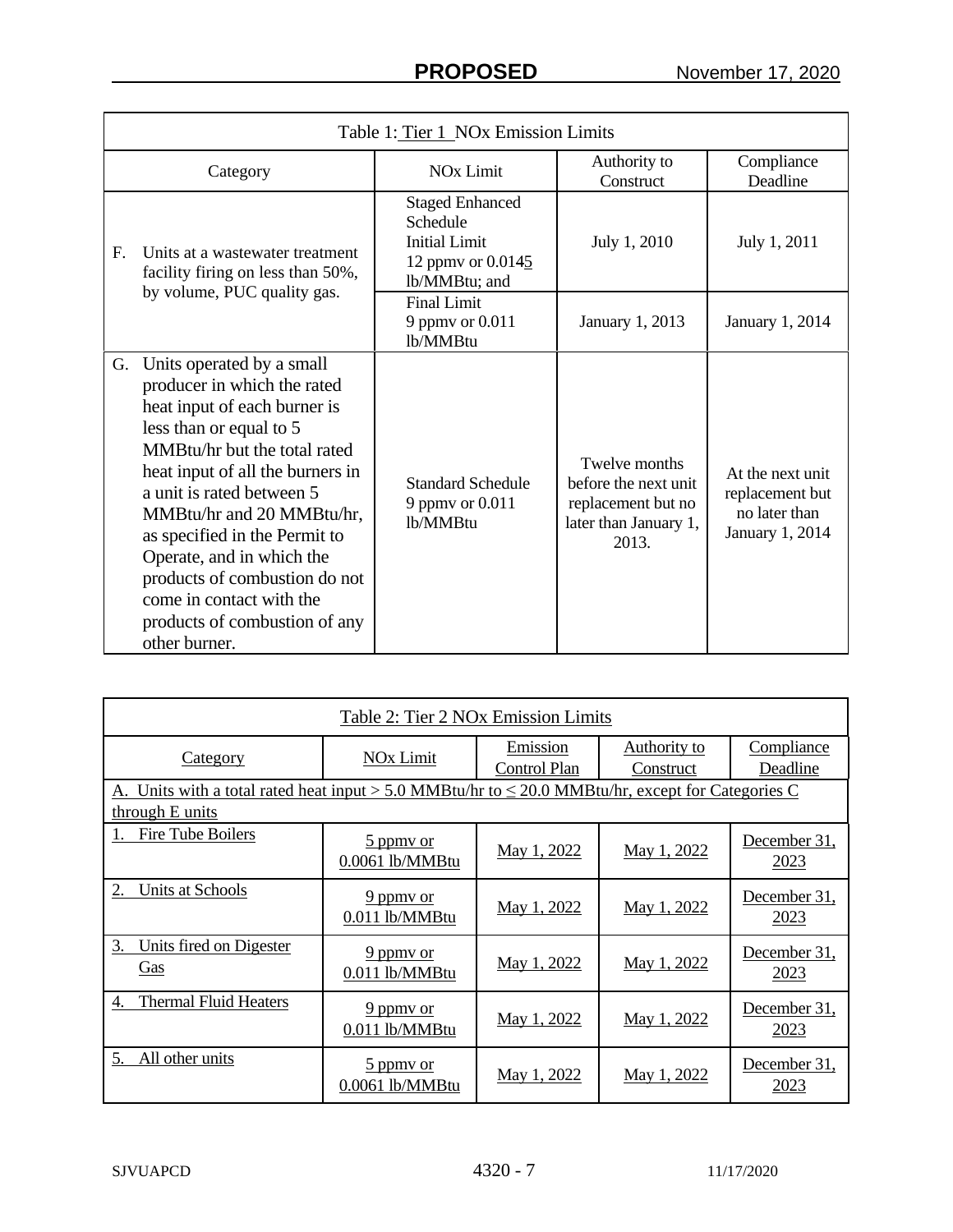| Table 2: Tier 2 NOx Emission Limits                                                                       |                                                 |                                 |                                  |                        |
|-----------------------------------------------------------------------------------------------------------|-------------------------------------------------|---------------------------------|----------------------------------|------------------------|
| Category                                                                                                  | <b>NOx Limit</b>                                | Emission<br><b>Control Plan</b> | <b>Authority to</b><br>Construct | Compliance<br>Deadline |
| B. Units with a total rated heat input > 20.0 MMBtu/hr, except for Categories C through E units           |                                                 |                                 |                                  |                        |
| Fire Tube Boilers with a<br>total rated heat input $>$<br>20.0 MMBtu/hour and $\leq$<br>75 MMBtu/hour     | $2.5$ ppmy or<br>0.003 lb/MMBtu                 | May 1, 2022                     | May 1, 2022                      | December 31,<br>2023   |
| All other units with a total<br>2.<br>rated heat input $>$ 20.0<br>MMBtu/hour and $\leq$ 75<br>MMBtu/hour | $2.5$ ppmy or<br>0.003 lb/MMBtu                 | May 1, 2022                     | May 1, 2022                      | December 31,<br>2023   |
| Units with a rated heat<br>3.<br>$input > 75$ MMBtu/hour                                                  | $2.5$ ppmy or<br>0.003 lb/MMBtu                 | May 1, 2022                     | May 1, 2022                      | December 31,<br>2023   |
| C. Oilfield Steam Generators                                                                              |                                                 |                                 |                                  |                        |
| Units with a total rated<br>1.<br>heat input $> 5.0$<br>MMBtu/hr and $\leq$ 20.0<br>MMBtu/hr              | 6 ppmy or<br>0.0073 lb/MMBtu                    | May 1, 2022                     | May 1, 2022                      | December 31,<br>2023   |
| 2.<br>Units with a total rated<br>heat input $> 20.0$<br>MMBtu/hr and $\leq$ 75.0<br>MMBtu/hr             | 5 ppmy or<br>0.0061 lb/MMBtu                    | May 1, 2022                     | May 1, 2022                      | December 31,<br>2023   |
| 3.<br>Units with a total rated<br>heat input $> 75.0$<br>MMBtu/hr                                         | 5 ppmy or<br>0.0061 lb/MMBtu                    | May 1, 2022                     | May 1, 2022                      | December 31,<br>2023   |
| Units firing on less than<br>4.<br>50%, by volume, PUC<br>quality gas                                     | 5 ppmy or<br>0.0061 lb/MMBtu                    | May 1, 2022                     | May 1, 2022                      | December 31,<br>2023   |
| D. Refinery units                                                                                         |                                                 |                                 |                                  |                        |
| 1. Boilers with a total heat<br>input $> 5.0$ MMBtu/hr to<br>$\leq$ 40.0 MMBtu/hr                         | $\frac{5 \text{ ppm}}{2}$ or<br>0.0061 lb/MMBtu | May 1, 2022                     | May 1, 2022                      | December 31,<br>2023   |
| Boilers with a total rated<br>2.<br>heat input $> 40.0$<br>MMBtu/hr to $\leq 110.0$<br>MMBtu/hr           | $\frac{5 \text{ ppm}}{2}$ or<br>0.0061 lb/MMBtu | May 1, 2022                     | May 1, 2022                      | December 31,<br>2023   |
| Boilers with a total rated<br>3.<br>heat input $> 110.0$<br>MMBtu/hr                                      | $2.5$ ppmy or<br>0.003 lb/MMBtu                 | May 1, 2022                     | May 1, 2022                      | December 31,<br>2023   |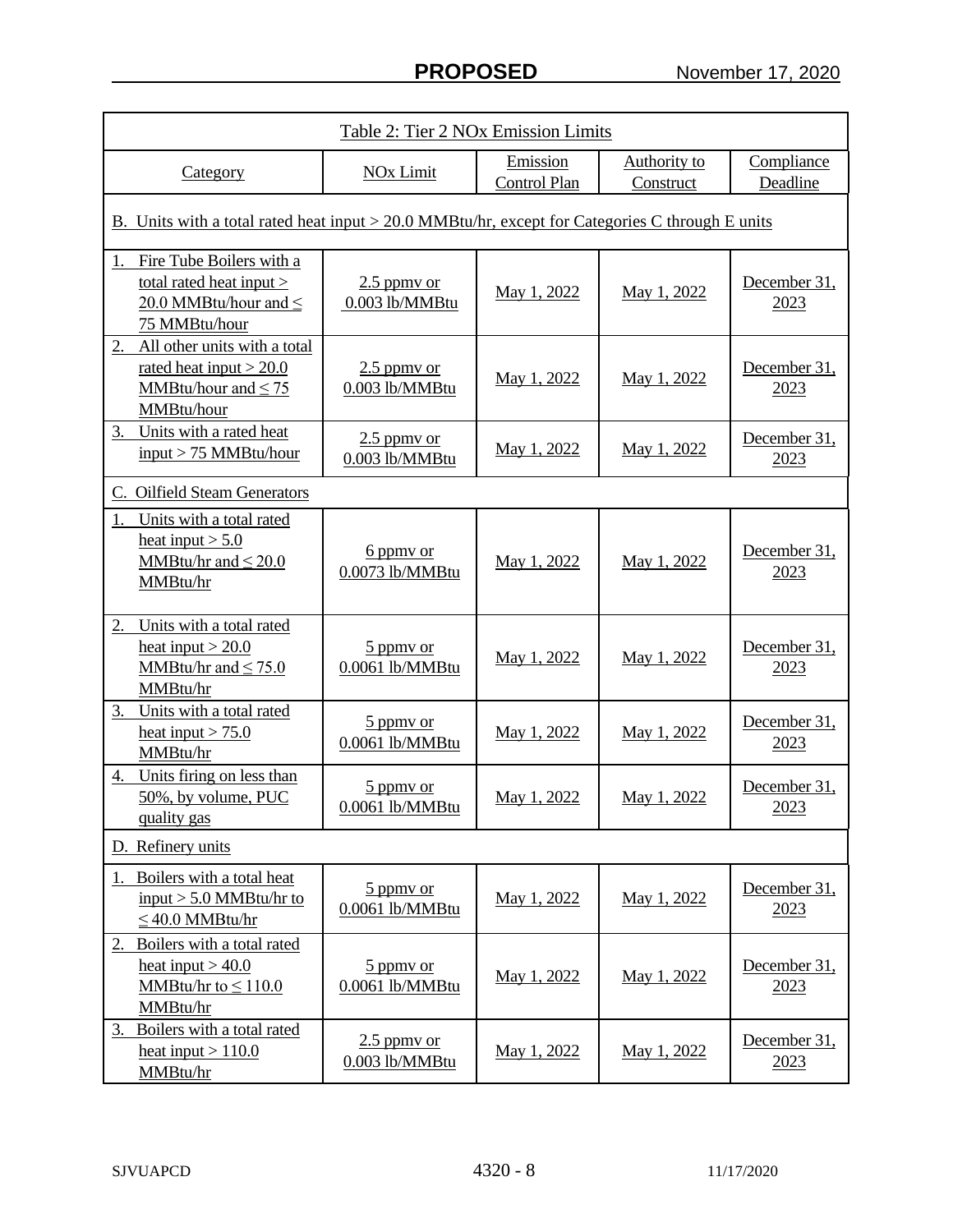| Table 2: Tier 2 NOx Emission Limits                                                                                                 |                                   |                                 |                                         |                             |
|-------------------------------------------------------------------------------------------------------------------------------------|-----------------------------------|---------------------------------|-----------------------------------------|-----------------------------|
| <b>Category</b>                                                                                                                     | NO <sub>x</sub> Limit             | Emission<br><b>Control Plan</b> | <b>Authority to</b><br><b>Construct</b> | Compliance<br>Deadline      |
| Process Heaters with a<br>4.<br>total heat input $> 5.0$<br>MMBtu/hr to $\leq 40.0$<br>MMBtu/hr                                     | 5 ppmy or<br>0.0061 lb/MMBtu      | May 1, 2022                     | May 1, 2022                             | December 31,<br>2023        |
| Process Heaters with a<br>5.<br>total rated heat input ><br>40.0 MMBtu/hr to $\leq$<br>110.0 MMBtu/hr                               | 5 ppmy or<br>0.0061 lb/MMBtu      | May 1, 2022                     | May 1, 2022                             | December 31,<br>2023        |
| Process Heaters with a<br>6.<br>total heat input $> 110.0$<br>MMBtu/hr                                                              | $2.5$ ppmy or<br>$0.003$ lb/MMBtu | May 1, 2022                     | May 1, 2022                             | December 31,<br><u>2023</u> |
| Units limited by a Permit<br>Е.<br>to Operate to an annual<br>heat input $>1.8$ billion<br>Btu/year but $<$ 30 billion<br>Btu/year. | $9$ ppmy or<br>$0.011$ lb/MMBtu   | May 1, 2022                     | May 1, 2022                             | December 31,<br>2023        |

5.2.4 When a unit is operated on combinations of gaseous fuel and liquid fuel, the NOx limit shall be the heat input weighted average of the applicable limits specified in Sections 5.1.1, as calculated by the following equation:

| Weighted Average Limit $=$ $\frac{(100 \text{ m})}{2}$ where $\frac{1}{2}$ and $\frac{1}{2}$ where $\frac{1}{2}$ and $\frac{1}{2}$ where $\frac{1}{2}$ are $\frac{1}{2}$ and $\frac{1}{2}$ are $\frac{1}{2}$ and $\frac{1}{2}$ are $\frac{1}{2}$ and $\frac{1}{2}$ are $\frac{1}{2}$ are | (NOx limit for gaseous fuel x G) + (NOx limit for liquid fuel x L) |
|------------------------------------------------------------------------------------------------------------------------------------------------------------------------------------------------------------------------------------------------------------------------------------------|--------------------------------------------------------------------|
|                                                                                                                                                                                                                                                                                          | $G+L$                                                              |
| Where:                                                                                                                                                                                                                                                                                   | $G =$ annual heat input from gaseous fuel                          |
|                                                                                                                                                                                                                                                                                          | $L =$ annual heat input from liquid fuel                           |

- 5.2.5 Prior to January 1, 2014, if a unit was designated to comply with a Staged Enhanced Schedule in Table 1, an operator may redesignate the unit for compliance under Section 5.1.2, provided the unit meets the Initial NOx Limit; emission fees are paid, at time of the application for redesignation, for all past emissions from the unit since January 1, 2009 through the calendar year prior to the calculation date; and the total annual fee is paid from that date forward. The past emissions fee shall be calculated using the equations in Section 5.3 and the Fee Rate in place at the time of that calculation. The future total annual fees shall be calculated and paid according to Section 5.3.
- 5.3 Annual Fee Calculation
	- 5.3.1 On and after January 1, 2010, an operator, with units that will comply under with the requirements of Section 5.1.2 in lieu of complying with Section 5.2 Table 1 shall pay a total annual fee to the District based on the total NOx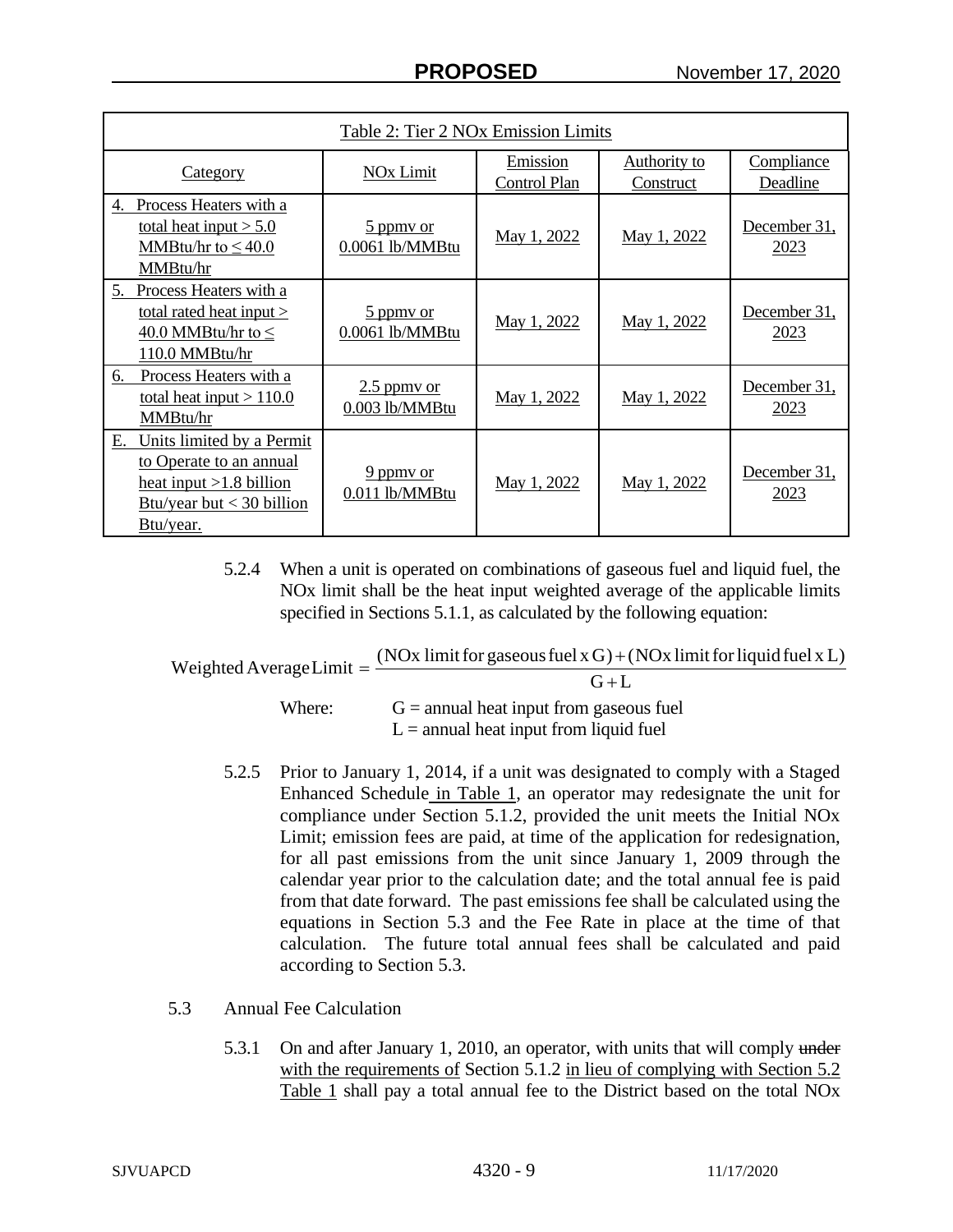emissions from those units. That fee shall be calculated in the following manner.

- 5.3.2 Beginning January 1, 2025, an operator with units that will comply with the requirements of Section 5.1.2 in lieu of complying with Section 5.2 Table 2 shall pay a total annual emission fee to the District based on total NOx emissions from those units. Units paying an emissions fee under this section are not subject to Section 5.3.1.
- 5.3.3 Annual Fee Calculation Methodology
	- 5.3.13.1 The operator shall calculate the total emissions for all units operating at a stationary source that will comply with Section 5.1.2. The total NOx emissions shall be calculated in accordance with Section 5.3.3.3.
	- 5.3.13.2 The total annual emissions fee shall be calculated in accordance with Section 5.3.3.4. These calculations include only the units that have been identified to comply under Section 5.1.2.
	- 5.3.13.3 Total Emissions (TE) Calculation

Total TE =  $\Sigma$  E(unit)

Where:  $\sum E$ (unit) = Sum of all NOx emissions from each unit, in tons per year.

|                                       | E(unit) $= \frac{EF(Unit) \times AFU(Unit)}{2,000 \text{ } lb \text{ } per \text{ } ton}$                                                                                                                                                                                         |
|---------------------------------------|-----------------------------------------------------------------------------------------------------------------------------------------------------------------------------------------------------------------------------------------------------------------------------------|
|                                       | Where: $E$ (unit) = Annual NOx emissions for each unit, in tons/year.                                                                                                                                                                                                             |
|                                       | $EF(Unit) = NOx$ Emission Limit for the Permit to Operate, in<br>lb/MMBtu                                                                                                                                                                                                         |
|                                       | $AFU(Unit) =$ actual amount of fuel, in MMBTU, used by each unit<br>during the previous calendar year.                                                                                                                                                                            |
| 5.3.43.4 Total Annual Fee Calculation |                                                                                                                                                                                                                                                                                   |
|                                       | Total Annual Fee = $(Total TE \times FR) +$ Administrative Fee                                                                                                                                                                                                                    |
| Where: FR (Fee Rate) $=$              | The cost of NO <sub>x</sub> reductions, in dollars per ton, as<br>established pursuant to Sections 7.2 and 7.6 of<br>District Rule 9510, as adopted on December 15,<br>2005. Under no circumstances shall the cost of<br>NO <sub>x</sub> reductions exceed the cost effectiveness |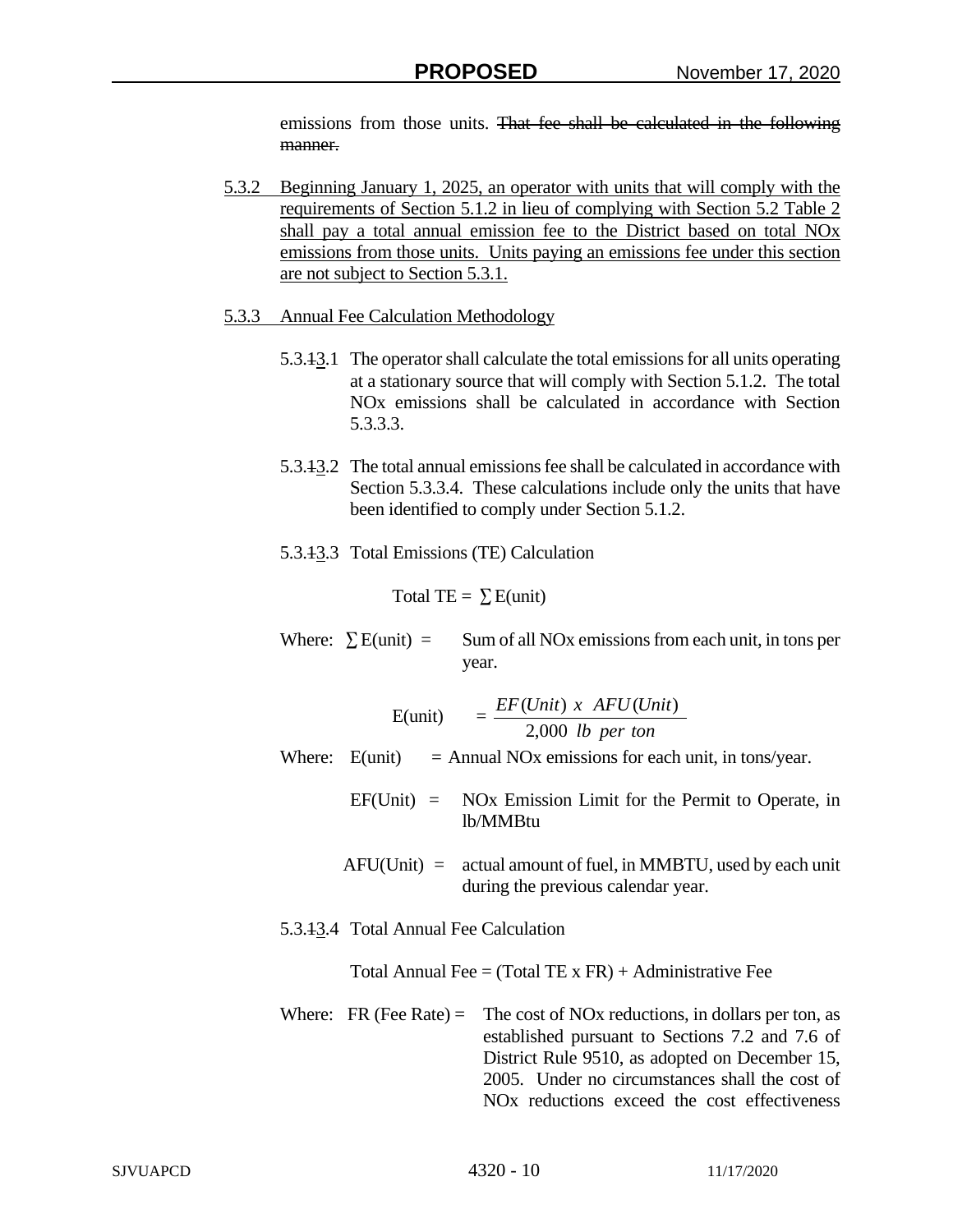threshold for the Carl Moyer Cost Effectiveness as established by the applicable state law.

Administrative Fee  $= 4\%$  x (Total TE x FR)

- 5.3.13.5 For units that will pay annual emission fees per Section 5.1.2 in lieu of complying with the NOx emission limits in Table 1, Tthe operator shall pay the total annual fee to the District, no later than July 1 of each year, for the emissions of the previous calendar year. The first payment is due to the District no later than July 1, 2010. Should July 1 fall on a day when the District is closed, the payment shall be made by the next District working day after July 1.
- 5.3.3.6 For units that will pay annual emission fees per Section 5.1.2 in lieu of complying with the NOx emission limits in Table 2, the operator shall pay the total annual fee to the District, no later than July 1 of each year, for the emissions of the previous calendar year. The first payment is due to the District no later than July 1, 2025. Should July 1 fall on a day when the District is closed, the payment shall be made by the next District working day after July 1.
- 5.3.24 Payments shall continue annually until the unit either is permanently removed from use in the San Joaquin Valley Air Basin and the Permit to Operate is surrendered or the operator demonstrates compliance with applicable NOx emissions limits shown in Table 2:3 and the applicable NO<sub>x</sub> emission limits in Table 2.

|                                                                                      | Table 23 Applicable NOx Emission Limits in Table 1 for Section 5.3.24 |                                                                 |                                                            |  |  |
|--------------------------------------------------------------------------------------|-----------------------------------------------------------------------|-----------------------------------------------------------------|------------------------------------------------------------|--|--|
| Category                                                                             |                                                                       | Date of Compliance<br>Demonstration                             | Applicable NO <sub>x</sub> Emissions<br>Limit from Table 1 |  |  |
|                                                                                      | A. Units with only a<br>Standard Schedule<br>in Table 1.              | Either prior to or after<br>the Standard Compliance<br>Deadline | <b>Standard NO<sub>x</sub></b> Limit                       |  |  |
| Units with both<br><b>B.</b><br>Standard and<br>Enhanced<br>Schedules in Table<br>1. | Prior to the Enhanced<br><b>Compliance Deadline</b>                   | <b>Standard NOx Limit</b>                                       |                                                            |  |  |
|                                                                                      |                                                                       | Enhanced<br>After<br>the<br><b>Compliance Deadline</b>          | Enhanced NO <sub>x</sub> Limit                             |  |  |
| C.                                                                                   | Units with both<br>Standard and<br><b>Staged Enhanced</b>             | Prior to the Initial Limit<br><b>Compliance Deadline</b>        | <b>Standard NOx Limit</b>                                  |  |  |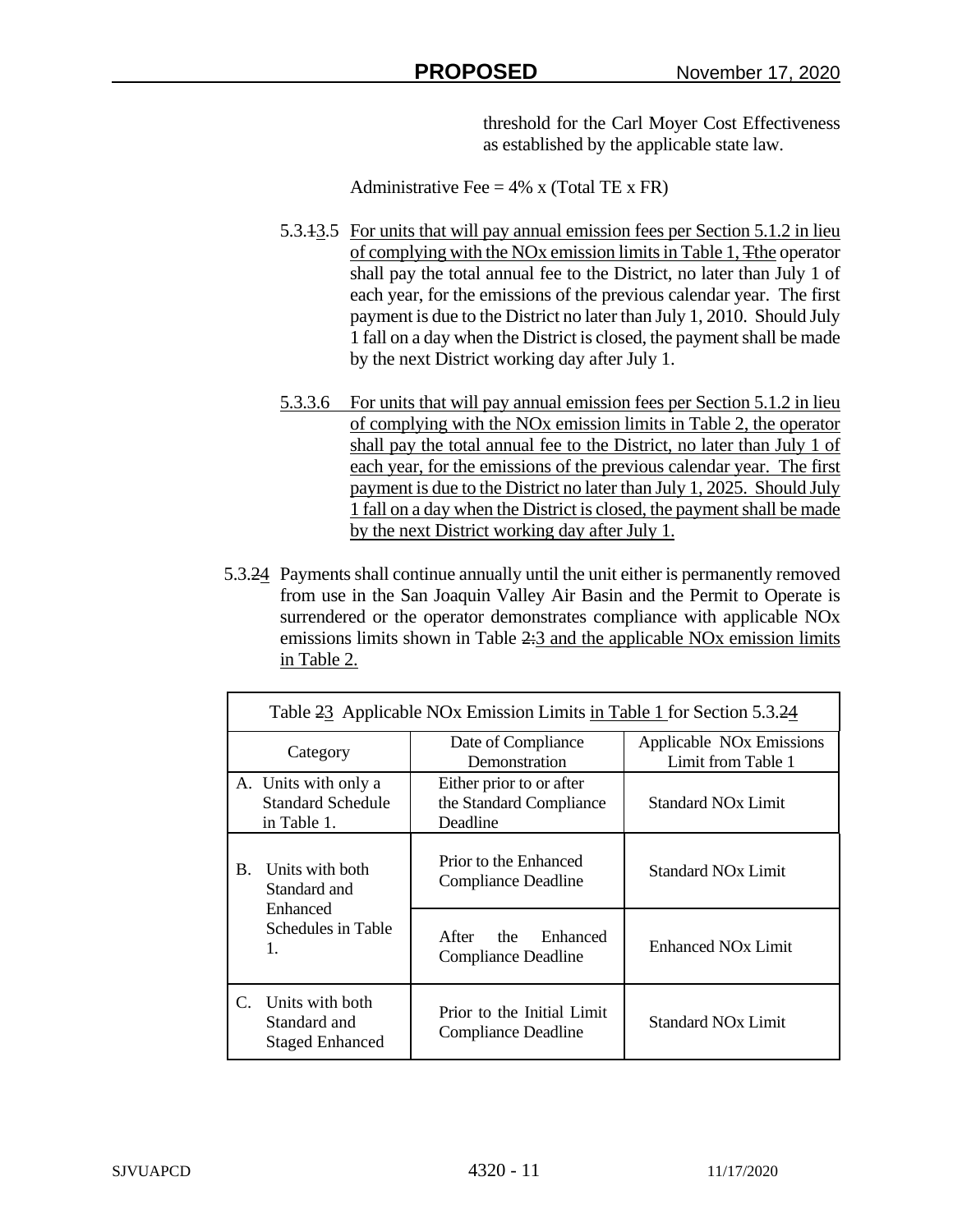| Table 23 Applicable NOx Emission Limits in Table 1 for Section 5.3.24 |                                                                                   |                                                                                                                   |  |  |
|-----------------------------------------------------------------------|-----------------------------------------------------------------------------------|-------------------------------------------------------------------------------------------------------------------|--|--|
| Category                                                              | Date of Compliance<br>Demonstration                                               | Applicable NO <sub>x</sub> Emissions<br>Limit from Table 1                                                        |  |  |
| Schedules in Table                                                    | After the Initial Limit<br>Deadline but before the<br><b>Final Limit Deadline</b> | Initial NO <sub>x</sub> Limit then the<br>Final NO <sub>x</sub> Limit by the<br>applicable Compliance<br>Deadline |  |  |
|                                                                       | After the Final Limit<br>Deadline                                                 | Final NO <sub>x</sub> Limit                                                                                       |  |  |

- 5.3.24.1 The emissions fee for units that operate for less than the full calendar year before demonstrating compliance under Section 5.3.24, shall be based on the actual fuel used during the portion of the calendar year prior to demonstrating that compliance or removing the unit from operation within the San Joaquin Valley Air Basin.
- 5.3.35 Operators of units for which an annual emissions fee is provided must also certify that the units meet federal RACT control requirements at the time the annual fee is provided.
- 5.4 Particulate Matter Control Requirements
	- 5.4.1 To limit particulate matter emissions, an operator shall comply with one of the following requirements:
		- 5.4.1.1 On and after the applicable NOx Compliance Deadline specified in Section 5.2 Table 1, operators shall fire units exclusively on PUC-quality natural gas, commercial propane, butane, or liquefied petroleum gas, or a combination of such gases;
		- 5.4.1.2 On and after the applicable NOx Compliance Deadline specified in Section 5.2 Table 1, operators shall limit fuel sulfur content to no more than five (5) grains of total sulfur per one hundred (100) standard cubic feet; or
		- 5.4.1.3 On and after the applicable NOx Compliance Deadline specified in Section 5.2 Table 1, operators shall install and properly operate an emission control system that reduces  $SO<sub>2</sub>$  emissions by at least 95% by weight; or limit exhaust  $SO<sub>2</sub>$  to less than or equal to 9 ppmv corrected to 3.0% O2.
		- 5.4.1.4 Notwithstanding the compliance deadlines indicated in Sections 5.4.1.1 through 5.4.1.3, refinery units, which require modification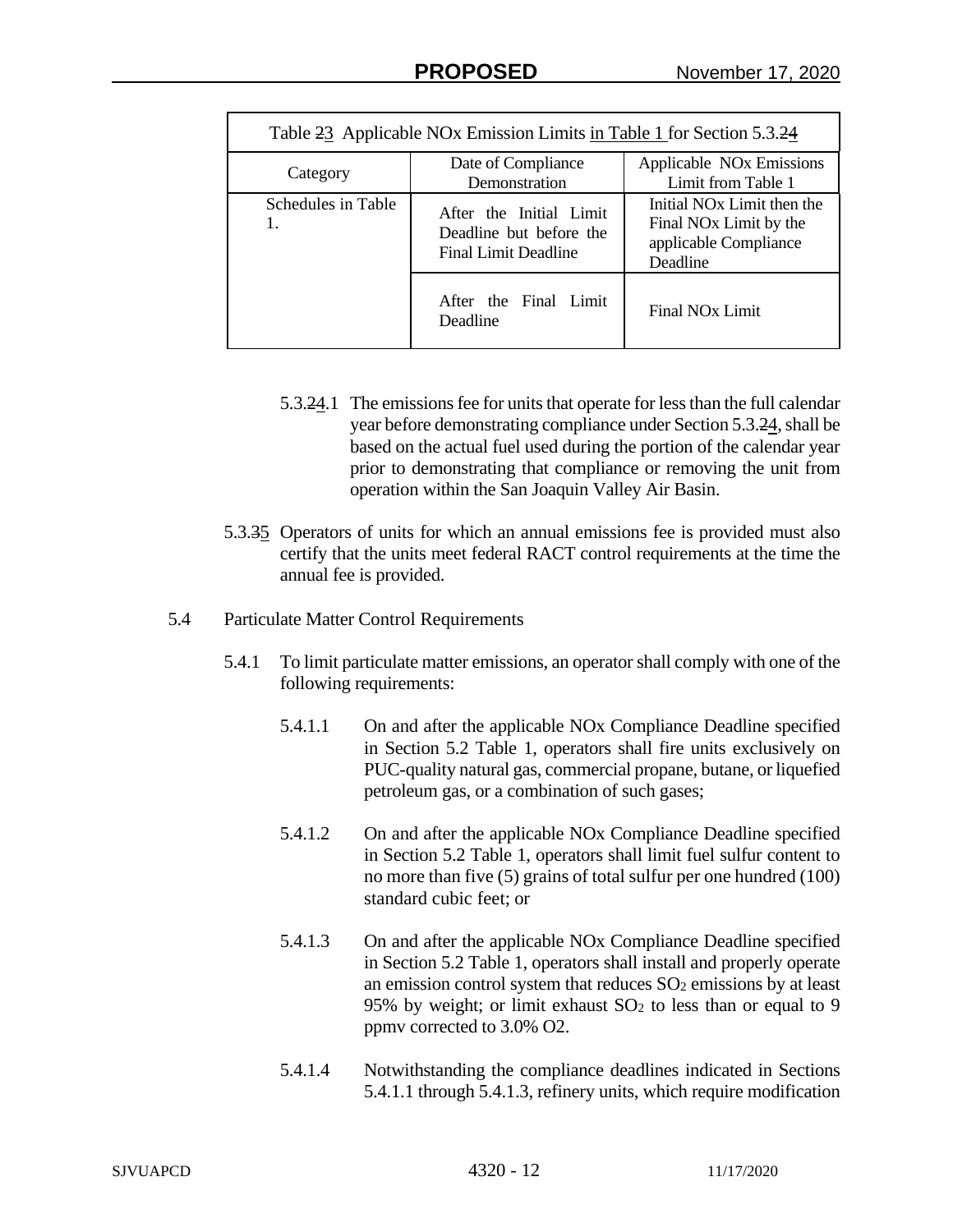of refinery equipment to reduce sulfur emissions, shall be in compliance with the applicable requirement in Section 5.4.1 no later than July 1, 2013.

- 5.4.2 Liquid fuel shall be used only during PUC quality natural gas curtailment periods, provided the requirements of Sections 4.2 and 6.1.5 are met and the fuel contains no more than 15 ppm sulfur, as determined by the test method specified in Section 6.2.
- 5.5 Low-use Unit

For each unit that was installed prior to January 1, 2009 and is limited to less than or equal to 1.8 billion Btu per calendar year heat input pursuant to a District Permit to Operate, the operator shall comply with the requirement of Sections 5.7 and 7.3 and one of the following:

- 5.5.1 Tune the unit at least twice per calendar year, (from four to eight months apart) by a qualified technician in accordance with the procedure described in Rule 4304 (Equipment Tuning Procedure for Boilers, Steam Generators, and Process Heaters). If the unit does not operate throughout a continuous sixmonth period within a calendar year, only one tune-up is required for that calendar year. No tune-up is required for any unit that is not operated during that calendar year; this unit may be test fired to verify availability of the unit for its intended use, but once the test firing is completed the unit shall be shutdown; or
- 5.5.2 Operate the unit in a manner that maintains exhaust oxygen concentrations at less than or equal to 3.00 percent by volume on a dry basis.
- 5.6 Start-up and Shutdown Provision

On and after the Compliance Deadline specified in Section 5.0, the applicable emission limits of Sections 5.2 Table 1, Table 2, and 5.5.2 shall not apply during start-up or shutdown, provided an operator complies with the requirements specified below.

- 5.6.1 The duration of each start-up or each shutdown shall not exceed two hours, except as provided in Section 5.6.3.
- 5.6.2 The emission control system shall be in operation and emissions shall be minimized insofar as technologically feasible during start-up or shutdown.
- 5.6.3 Notwithstanding the requirement of Section 5.6.1, an operator may submit an application for a Permit to Operate condition to allow more than two hours for each start-up or each shutdown provided the operator meets all of the conditions specified in Sections 5.6.3.1 through 5.6.3.3.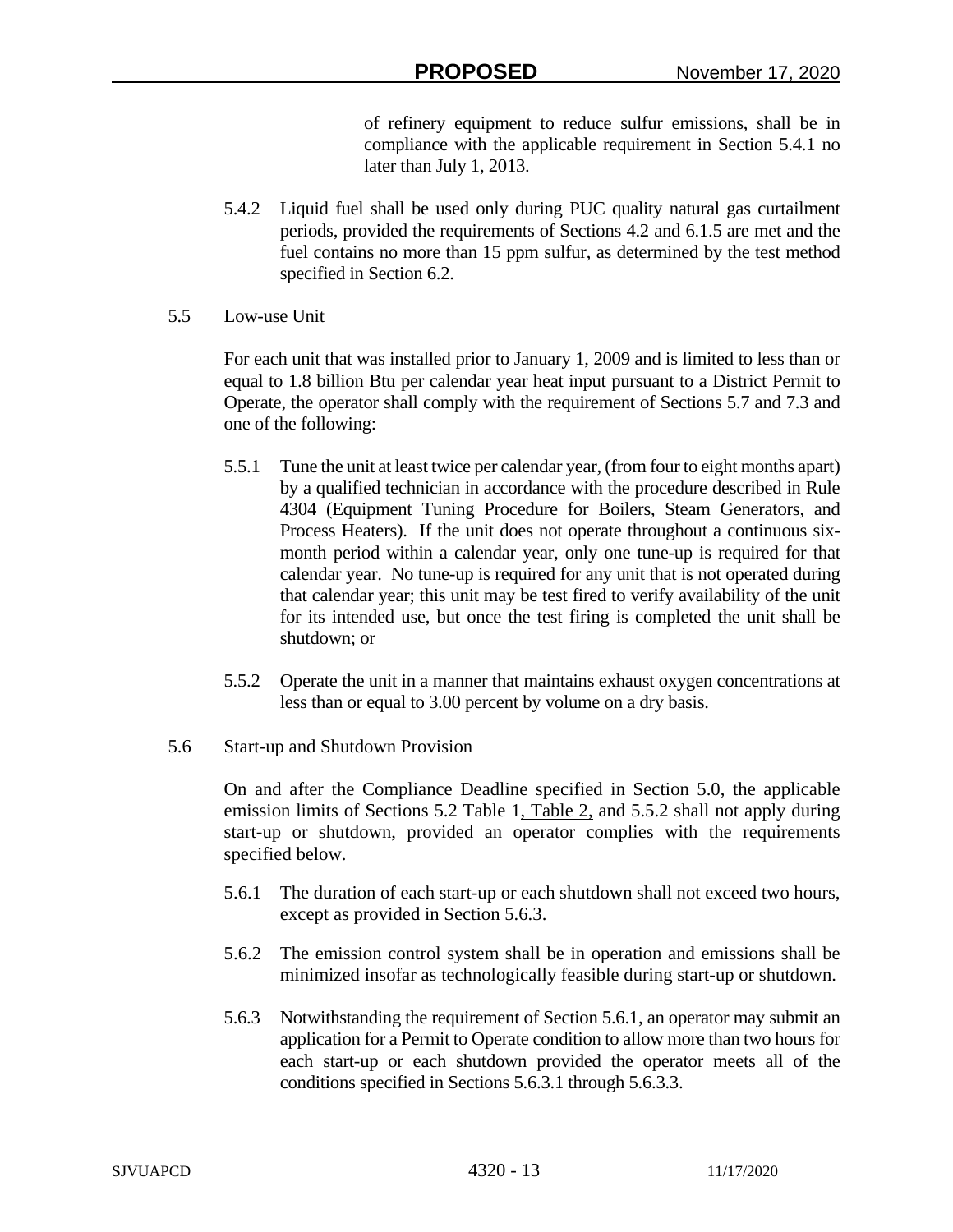- 5.6.3.1 The maximum allowable duration of start-up or shutdown will be determined by the APCO. The allowable duration of start-up shall not exceed twelve hours and the allowable duration of shutdown shall not exceed nine hours.
- 5.6.3.2 The APCO will only approve start-up or shutdown duration longer than two hours when the application meets the following conditions:
	- 5.6.3.2.1 Clearly identifies the control technologies or strategies to be utilized; and
	- 5.6.3.2.2 Describes what physical conditions prevail during start-up or shutdown periods that prevent the controls from being effective; and
	- 5.6.3.2.3 Provides a reasonably precise estimate as to when the physical conditions will have reached a state that allows for the effective control of emissions.
- 5.6.3.3 The operator shall submit to the APCO any information deemed necessary by the APCO to determine the appropriate length of start-up or shutdown. The information shall include, but is not limited to the following:
	- 5.6.3.3.1 A detailed list of activities to be performed during start-up or shutdown and a reasonable explanation for the length of time needed to complete each activity; and
	- 5.6.3.3.2 A description of the material process flow rates and system operating parameters, etc., the operator plans to evaluate during the process optimization; and an explanation of how the activities and process flow affect the operation of the emissions control equipment; and
	- 5.6.3.3.3 The basis for the requested additional duration of start-up or shutdown.
- 5.6.4 Permit to Operate (PTO) modifications solely tofor the sole purpose of adding conditions to comply with the provisions of this rule may be exempt from Best Available Control Technology (BACT) and emission offset requirements if the PTO modifications meet the requirements of Rule 2201 (New and Modified Stationary Source Review Rule) Section 4.2 (BACT Exemptions) and Rule 2201 Section 4.6 (Emission Offset Exemptions).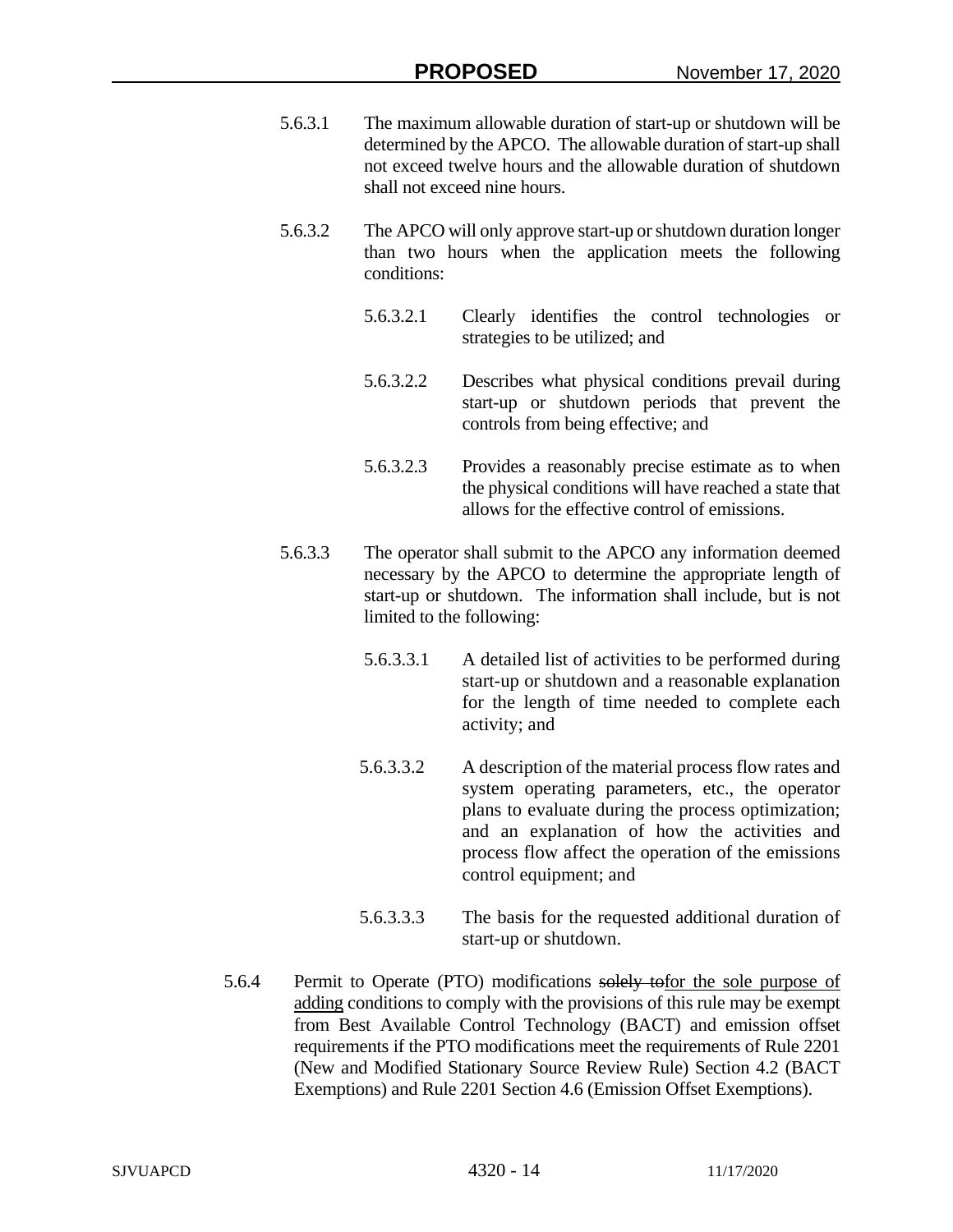- 5.6.5 For existing facilities, a replacement unit installed for the sole purpose of complying with the requirements of this rule shall be considered to be an emission control technique and may be exempt from the Best Available Control Technology (BACT) and Offsets requirements of District Rule 2201 (New and Modified Stationary Source Review Rule) provided that all other requirements of Rule 2201 are met.
- 5.7 Monitoring Provisions
	- 5.7.1 The operator of any unit subject to the applicable emission limits in Sections 5.2 shall install and maintain an operational APCO approved Continuous Emissions Monitoring System (CEMS) for NOx, CO, and oxygen, or implement an APCO-approved Alternate Monitoring System. An APCO approved CEMS shall comply with the requirements of 40 Code of Federal Regulations (CFR) Part 51, 40 CFR Parts 60.7 and 60.13 (except subsection h), 40 CFR Part 60 Appendix B (Performance Specifications) and 40 CFR Part 60 Appendix F (Quality Assurance Procedures), and applicable provisions of Rule 1080 (Stack Monitoring). An APCO-approved Alternate Monitoring System shall monitor one or more of the following:
		- 5.7.1.1 Periodic NOx and CO exhaust emission concentrations,
		- 5.7.1.2 Periodic exhaust oxygen concentration,
		- 5.7.1.3 Flow rate of reducing agent added to exhaust,
		- 5.7.1.4 Catalyst inlet and exhaust temperature,
		- 5.7.1.5 Catalyst inlet and exhaust oxygen concentration,
		- 5.7.1.6 Periodic flue gas recirculation rate, or
		- 5.7.1.7 Other operational characteristics.
	- 5.7.2 For units subject to the requirements of Sections 5.5.1 or 5.5.2, the operator shall monitor, at least on a monthly basis, the operational characteristic(s) recommended by the manufacturer and approved by the APCO.
	- 5.7.3 The operator of any unit subject to Section 5.5 shall install and maintain an operational non-resettable, totalizing mass or volumetric flow meter in each fuel line to each unit. Volumetric flow measurements shall be periodically compensated for temperature and pressure. A master meter, which measures fuel to all units in a group of similar units, may satisfy these requirements if approved by the APCO in writing. The cumulative annual fuel usage may be verified from utility service meters, purchase or tank fill records, or other acceptable methods, as approved by the APCO.
	- 5.7.4 Units operated at seasonal sources that are subject to the requirements of 40 CFR 60, Subpart Db (Standards of Performance for Industrial-Commercial-Institutional Steam Generating Units) may implement an APCO approved parametric monitoring system (PMS) in lieu of a CEMS for compliance with federal emission limits provided all of the following apply: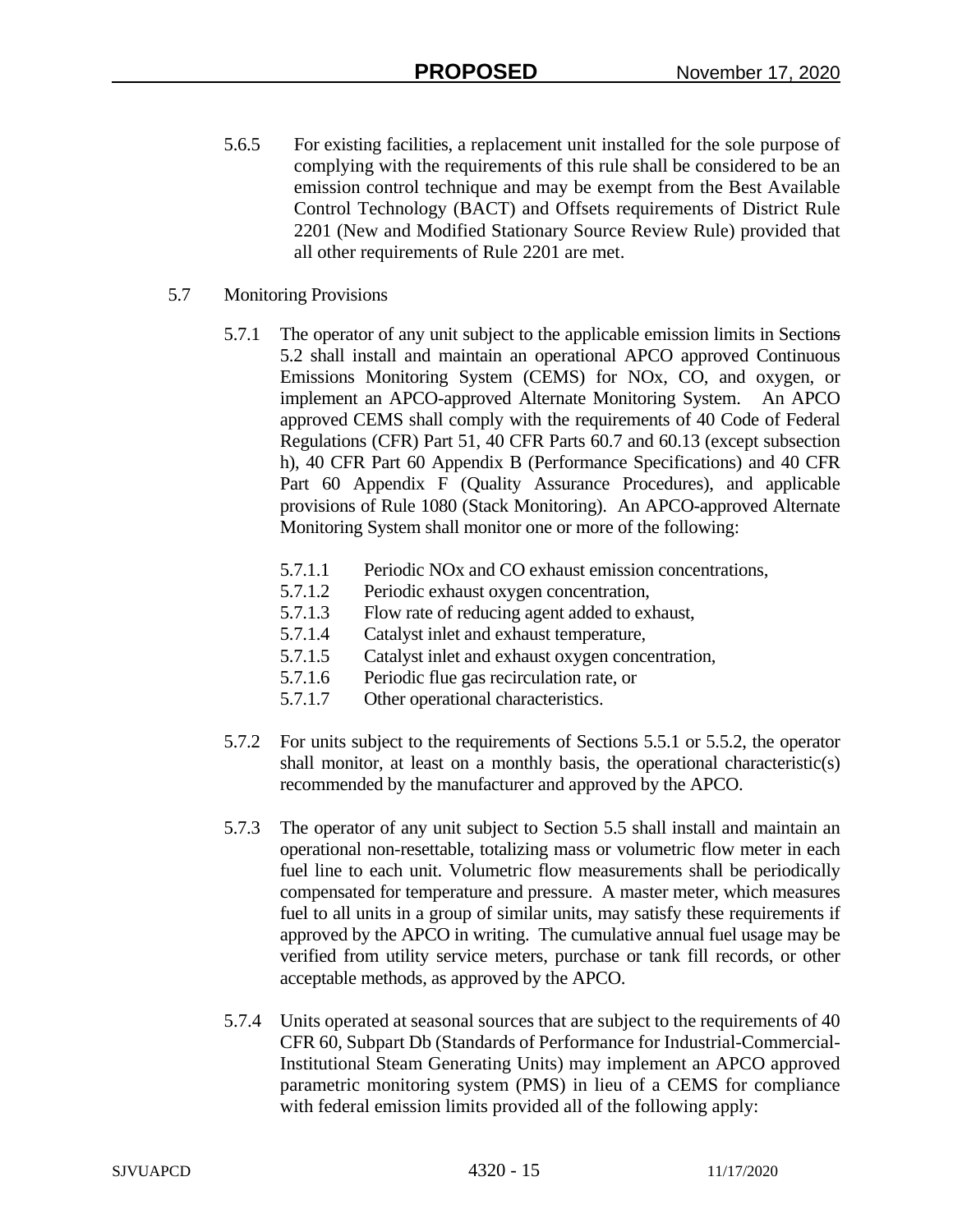- 5.7.4.1 The boiler is fired solely on California PUC quality natural gas, and
- 5.7.4.2 The applicable District emission limit for NOx is more stringent than the limit specified in 40 CFR Part 60, Subpart Db.
- 5.7.5 The APCO shall not approve an alternative monitoring system or parametric monitoring system unless it is documented that continued operation within ranges of specified emissions-related performance indicators or operational characteristics provides a reasonable assurance of compliance with applicable emission limits. The operator shall source test over the proposed range of surrogate operating parameters to demonstrate compliance with the applicable emission standards.
	- 5.7.5.1 The predictive or parametric monitoring system shall continuously monitor the key parameters which affect the emissions and demonstrate the compliance within the established key parameters operating envelope.
	- 5.7.5.2 Initial and annual real time modeling shall be performed to verify the key parameters operational range.

## 5.7.6 Monitoring SOx Emissions

- 5.7.6.1 Operators complying with Sections 5.4.1.1 or 5.4.1.2 shall provide an annual fuel analysis to the District unless a more frequent sampling and reporting period is included in the Permit To Operate. Sulfur analysis shall be performed in accordance with the test methods in Section 6.2.
- 5.7.6.2 Operators complying with Section 5.4.1.3 by installing and operating a control device with 95% SOx reduction shall propose the key system operating parameters and frequency of the monitoring and recording. The monitoring option proposed shall be submitted for approval by the APCO.
- 5.7.6.3 Operators complying with Section 5.4.1.3 shall perform an annual source test unless a more frequent sampling and reporting period is included in the Permit To Operate. Source tests shall be performed in accordance with the test methods in Section 6.2.
- 5.8 Compliance Determination
	- 5.8.1 The operator of any unit shall have the option of complying with either the applicable heat input, in lb/MMBtu, emission limits or the concentration, in ppmv, emission limits specified in Section 5.2. The emission limits selected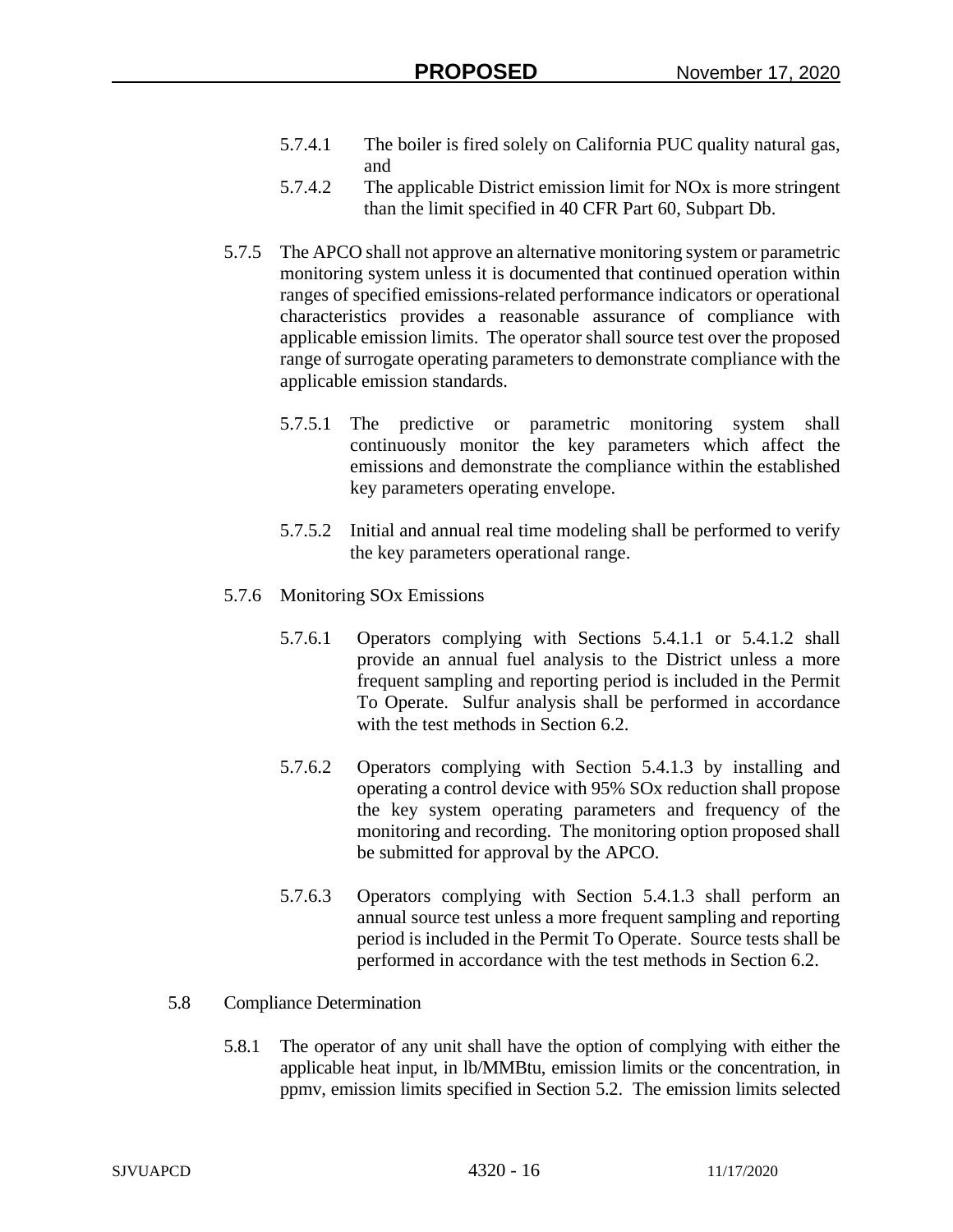to demonstrate compliance shall be specified in the source test proposal pursuant to Rule 1081 (Source Sampling).

- 5.8.2 All emissions measurements shall be made with the unit operating either at conditions representative of normal operations or conditions specified in the Permit to Operate. Unless otherwise specified in the Permit to Operate, no determination of compliance shall be established within two hours after a continuous period in which fuel flow to the unit is shut off for 30 minutes or longer, or within 30 minutes after a re-ignition as defined in Section 3.0.
- 5.8.3 Continuous Emissions Monitoring System (CEMS) emissions measurements shall be averaged over a period of 15 consecutive minutes to demonstrate compliance with the applicable emission limits. Any 15-consecutive-minute block average CEMS measurement exceeding the applicable emission limits shall constitute a violation.
- 5.8.4 For emissions monitoring pursuant to Sections 5.7.1, and 6.3.1 using a portable NOx analyzer as part of an APCO approved Alternate Emissions Monitoring System, emission readings shall be averaged over a 15 consecutive-minute period by either taking a cumulative 15-consecutiveminute sample reading or by taking at least five readings evenly spaced out over the 15-consecutive-minute period.
- 5.8.5 For emissions source testing performed pursuant to Section 6.3.1 for the purpose of determining compliance with an applicable standard or numerical limitation of this rule, the arithmetic average of three 30-consecutive-minute test runs shall apply. If two of three runs are above an applicable limit the test cannot be used to demonstrate compliance with an applicable limit.

## 6.0 Administrative Requirements

6.1 Recordkeeping

The records required by Sections 6.1.1 through 6.1.5 shall be maintained for five calendar years and shall be made available to the APCO and EPA upon request. Failure to maintain records or information contained in the records that demonstrate noncompliance with the applicable requirements of this rule shall constitute a violation of this rule.

6.1.1 The operator of any unit operated under the exemption of Section 4.2 shall monitor and record, for each unit, the cumulative annual hours of operation on each fuel other than natural gas during periods of natural gas curtailment and equipment testing. The NOx emission concentration, expressed in ppmv or lb/MMBtu, for each unit that is operated during periods of natural gas curtailment shall be recorded. Failure to maintain records required by Section 6.1.1 or information contained in the records that demonstrates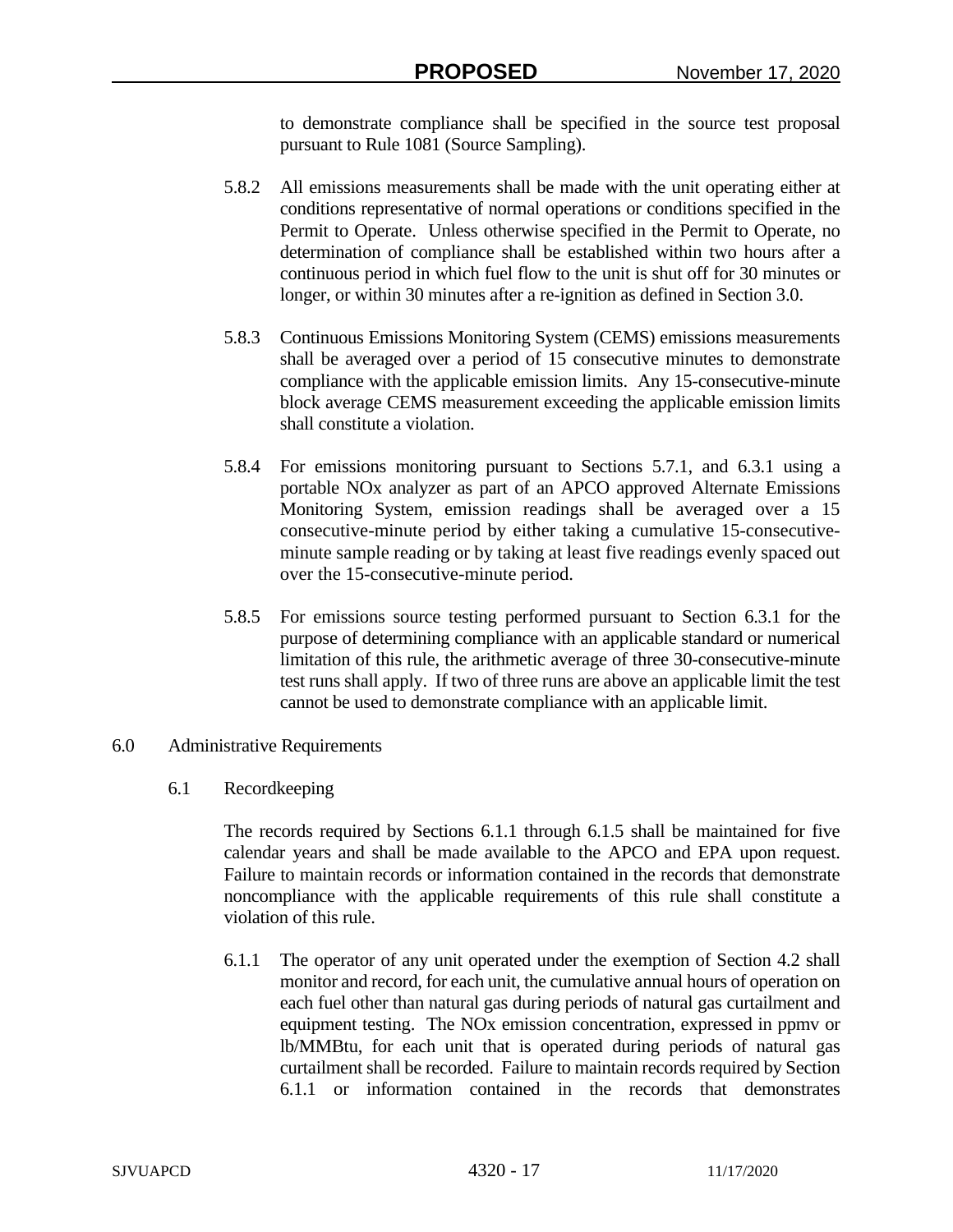noncompliance with the conditions for exemption under Section 4.2 will result in loss of exemption status. On and after the applicable compliance schedule specified in Section 5.2 Table 1 and Table 2, any unit losing an exemption status shall be brought into full compliance with this rule as specified in Section 7.2.

- 6.1.2 The operator of any unit that is subject to the requirements of Section 5.5 shall record the amount of fuel use at least on a monthly basis for each unit. On and after the applicable compliance schedule specified in Section 7.0, in the event that such unit exceeds the applicable annual heat input limit specified in Section 5.5, the unit shall be brought into full compliance with this rule as specified in Section 5.2 Table 1 or Table 2.
- 6.1.3 The operator of any unit subject to Section 5.5.1 or Section 6.3.1 shall maintain records to verify that the required tune-up and the required monitoring of the operational characteristics of the unit have been performed.
- 6.1.4 The operator performing start-up or shutdown of a unit shall keep records of the duration of start-up or shutdown.
- 6.1.5 The operator of any unit firing on liquid fuel during a PUC-quality natural gas curtailment period pursuant to Section 5.4.2 shall record the sulfur content of the fuel, amount of fuel used, and duration of the natural gas curtailment period.
- 6.2 Test Methods

The following test methods shall be used unless otherwise approved by the APCO and EPA.

- 6.2.1 Fuel hhv shall be certified by third party fuel supplier or determined by:
	- 6.2.1.1 American Society for Testing and Materials (ASTM) D 240-87 or D 48092382-88 for liquid hydrocarbon fuels;
	- 6.2.1.2 ASTM D 1826-88 or D 1945-81 in conjunction with ASTM D 3588- 89 for gaseous fuels.
- 6.2.2 Oxides of nitrogen (ppmv) EPA Method 7E, or ARB Method 100.
- 6.2.3 Carbon monoxide (ppmv) EPA Method 10, or ARB Method 100.
- 6.2.4 Stack gas oxygen EPA Method 3 or 3A, or ARB Method 100.
- 6.2.5 NOx Emission Rate (Heat Input Basis) EPA Method 19.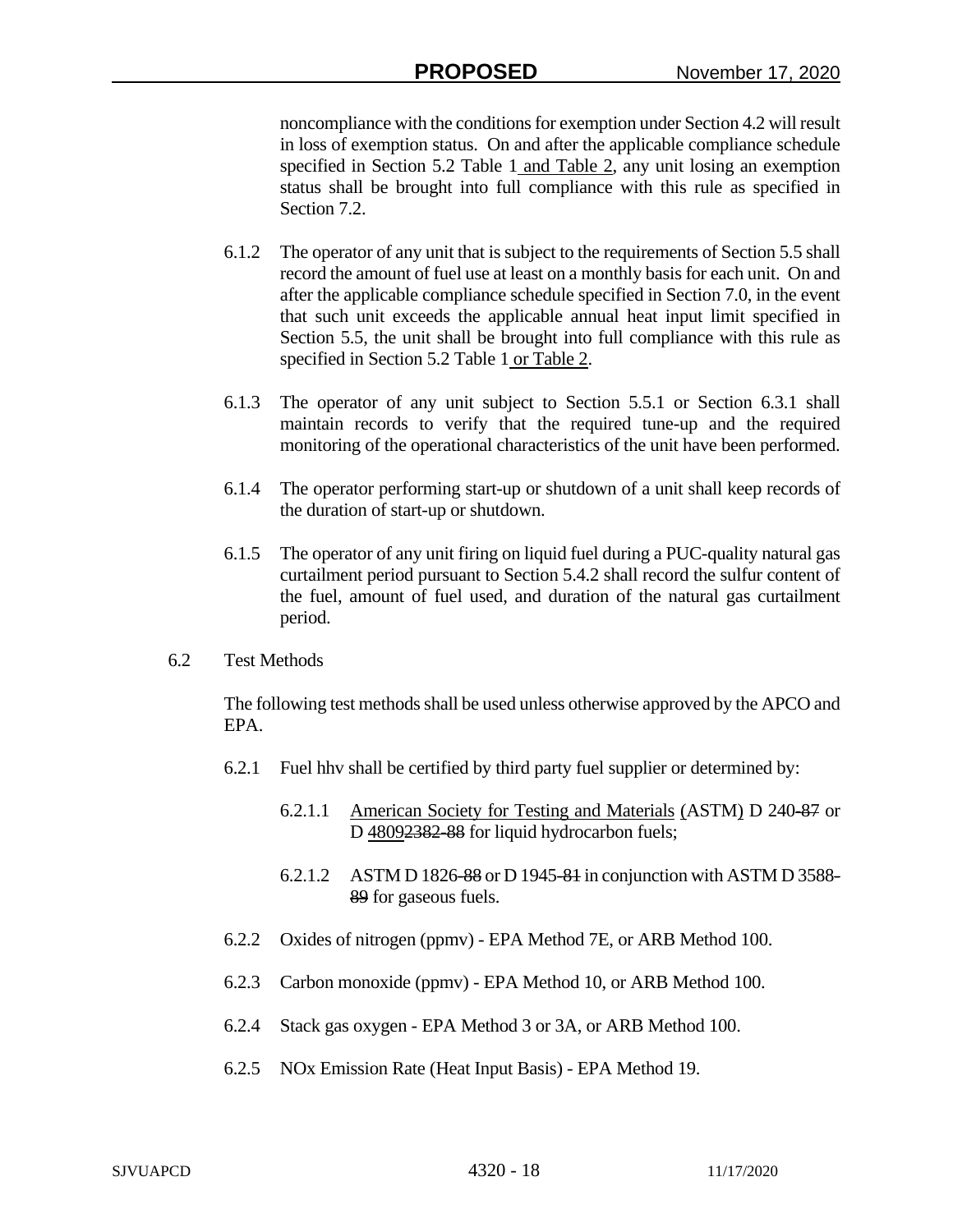- 6.2.6 Stack gas velocities EPA Method 2.
- 6.2.7 Stack gas moisture content EPA Method 4.
- 6.2.8 SOx Test Methods
	- 6.2.8.1 Oxides of sulfur EPA Method 6C, EPA Method 8, or ARB Method 100
	- 6.2.8.2 The SOx emission control system efficiency shall be determined using the following:

% Control Efficiency  $=$   $[(\text{Cso2}, \text{inlet} - \text{Cso2}, \text{outlet}) / \text{Cso2}, \text{inlet}] \times 100$ Where:

- $C<sub>SO2</sub>$ , inlet = concentration of  $SO<sub>X</sub>$  (expressed as  $SO<sub>2</sub>$ ) at the inlet side of the SOx emission control system, in lb/dscf
- $C<sub>SO2</sub>$ , outlet = concentration of  $SO<sub>X</sub>$  (expressed as  $SO<sub>2</sub>$ ) at the outlet side of the SOx emission control system, in lb/dscf
- 6.2.9 Determination of total sulfur as hydrogen sulfide  $(H_2S)$  content EPA Method 11 or EPA Method 15, as appropriate.
- 6.2.10 Sulfur content of liquid fuel American Society for Testing and Materials (ASTM) D 6920-03 or ASTM D 5453-99
- 6.3 Compliance Testing
	- 6.3.1 Each unit subject to the requirements in Section 5.2 shall be source tested to determine compliance with the applicable emission limits at least once every 12 months, (no more than 30 days before or after the required annual source test date).
		- 6.3.1.1 Units that demonstrate compliance on two consecutive 12-month source tests may defer the following 12-month source test for up to 36 months (no more than 30 days before or after the required 36 month source test date). -During the 36-month source testing interval, the operator shall tune the unit in accordance with the provisions of Section 5.5.1, and shall monitor, on a monthly basis, the unit's operational characteristics recommended by the manufacturer to ensure compliance with the applicable emission limits specified in Section 5.2.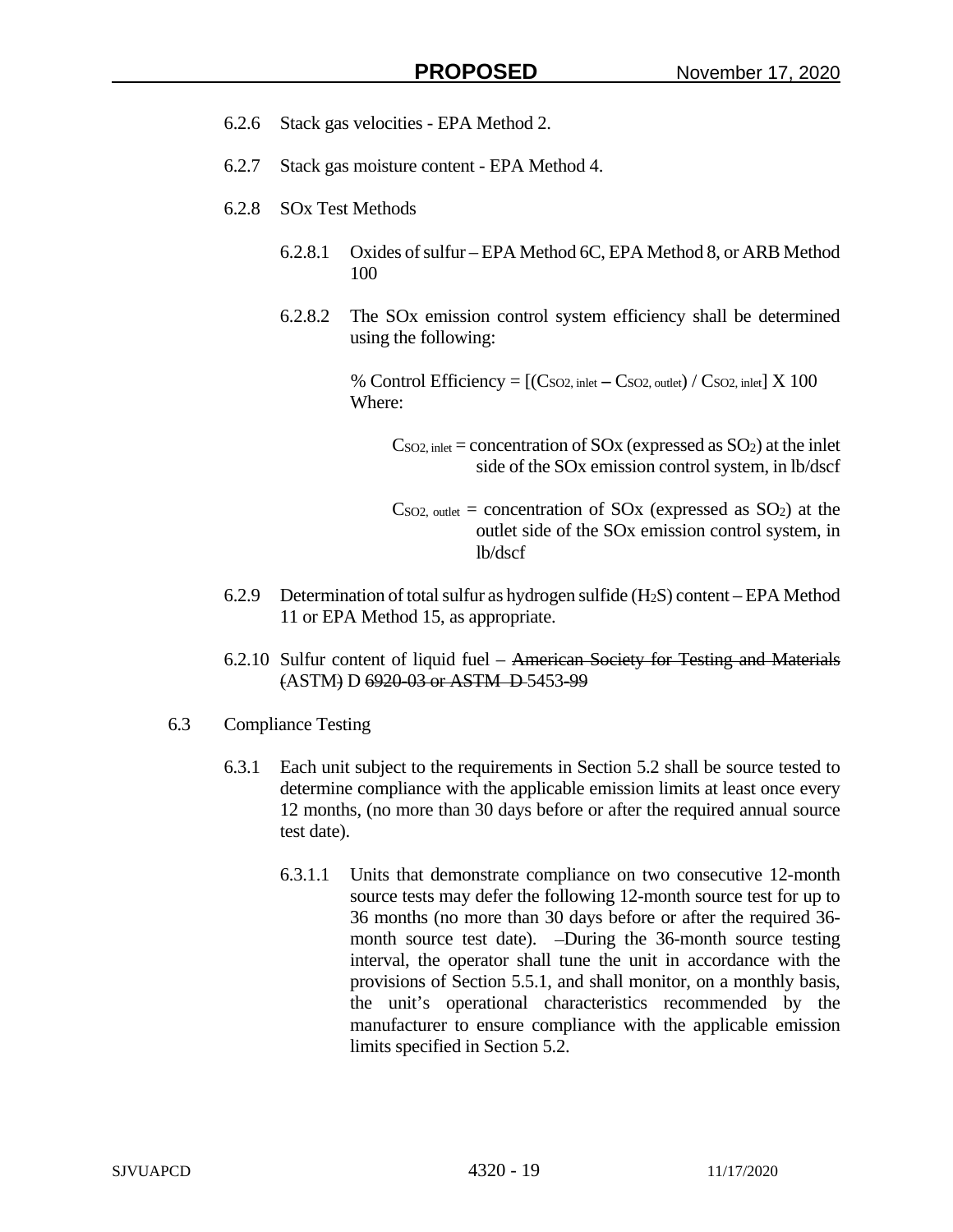- 6.3.1.2 Tune-ups required by Sections 5.5.1 and 6.3.1 do not need to be performed for units that operate and maintain an APCO approved CEMS or an APCO approved Alternate Monitoring System where the applicable emission limits are periodically monitored.
- 6.3.1.3 If the result of the 36-month source test demonstrates that the unit does not meet the applicable emission limits specified in Section 5.2, the source testing frequency shall revert to at least once every 12 months.
- 6.3.1.4 Failure to comply with the requirements of Section 6.3.1 or any source test results that exceed the applicable emission limits in Section 5.2 shall constitute a violation of this rule.
- 6.3.2 In lieu of compliance with Section 6.3.1, compliance with the applicable emission limits in Section 5.2 shall be demonstrated by submittal of annual emissions test results to the District from a unit or units that represents a group of units, provided:
	- 6.3.2.1 All units in the group are initially source tested. The emissions from all test runs from units within the group are less than 90% of the permitted value, and the emissions do not vary greater than 25% from the average of all test runs; and
	- 6.3.2.2 All units in a group are similar in terms of rated heat input, make and series, operational conditions, fuel used, and control method. No unit with a rated heat input greater than 100 MMBtu shall be considered as part of the group; and
	- 6.3.2.3 The group is owned by a single owner and is located at a single stationary source; and
	- 6.3.2.4 Selection of the representative unit(s) is approved by the APCO prior to testing; and
	- 6.3.2.5 The number of representative units source tested shall be at least 30% of the total number of units in the group. The representative tests shall rotate each year so that within three years all units in the group have been tested at least once.
	- 6.3.2.6 All units in the group shall have received the similar maintenance and tune-up procedures as the representative unit(s) as listed in the Permit to Operate. The operator shall submit to the APCO the specific maintenance procedures to be performed on each unit that will be included in the group for representative testing. Such maintenance procedures shall be specified in the Permit to Operate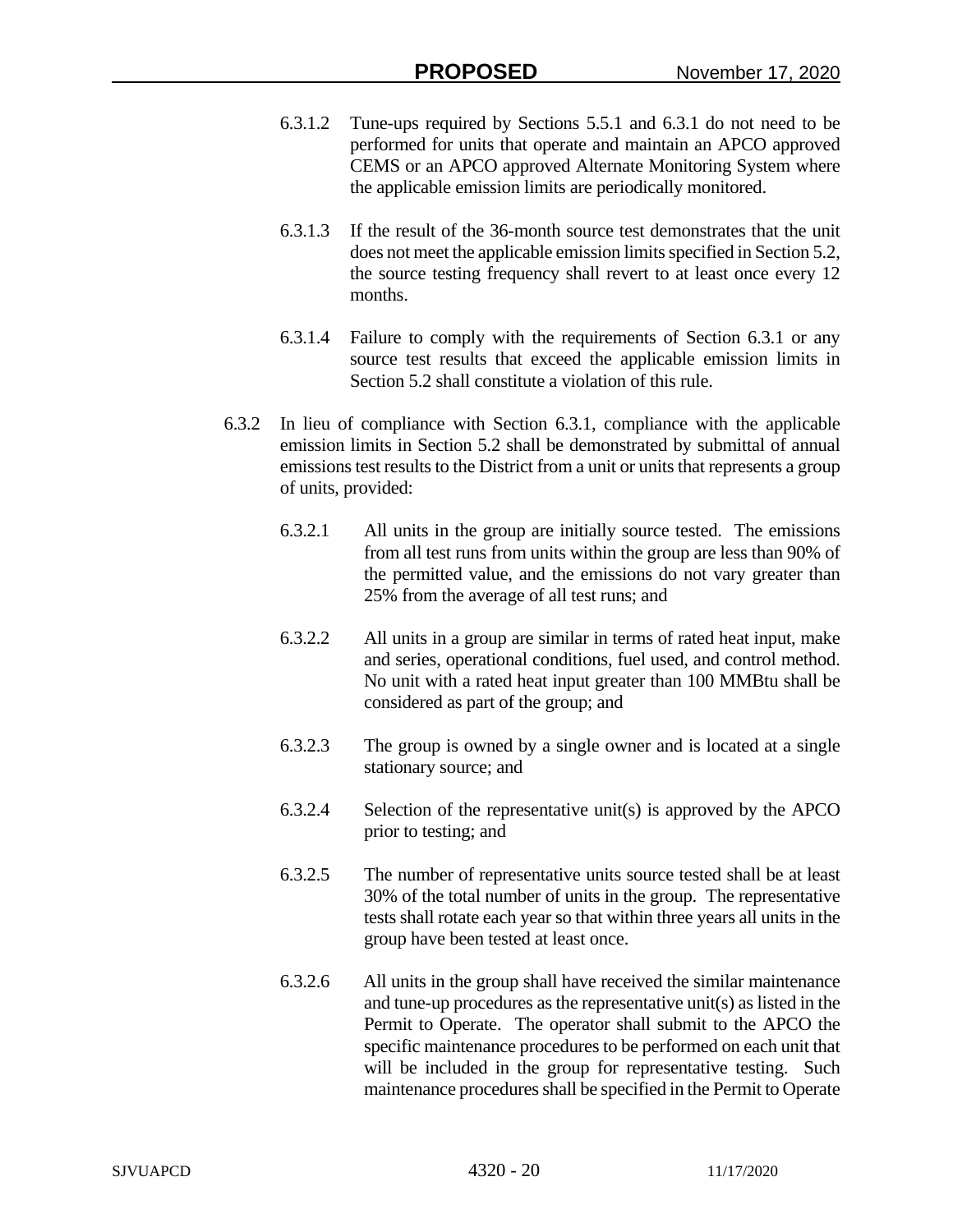for units that are included in the group for representative testing. Any maintenance work on a unit which has no effect on emissions standards and which is not specified in the maintenance procedures shall be submitted to the APCO for approval before such unit can be included as part of the group for representative testing. Any unit that necessitates any maintenance work which has an effect on emission standards and is beyond the maintenance procedures identified in the Permit to Operate, shall not be included as part of the group for representative testing. The unit shall be source tested in accordance with the provisions of Section 6.3.1; and

- 6.3.2.7 Should any of the representative units exceed the required emission limits, each of the units in the group shall demonstrate compliance by emissions testing. Failure to complete emissions testing within 90 days of the failed test shall result in the untested units being in violation of this rule. After compliance with the requirements of Section 6.3.2.7 has been demonstrated, subsequent source testing shall be performed pursuant to Sections 6.3.1 or 6.3.2.
- 6.4 Emission Control Plan (ECP)
	- 6.4.1 No later than January 1, 2010the date specified in Table 2, the operator of any unit shall submit to the APCO for approval an Emissions Control Plan according to the compliance schedule in Section 7.0. For each unit, the plan shall contain the following:
		- 6.4.1.1 Permit to Operate number,
		- 6.4.1.2 Fuel type and hhv,
		- 6.4.1.3 Annual fuel consumption (expressed as Btu/yr),
		- 6.4.1.4 Current emission level, including method used to determine emission level,
		- 6.4.1.5 NOx limit to be satisfied pursuant to Section 5.2 Table 12 or emission fee payment to be made pursuant to Section 5.3, and
		- 6.4.1.6 Plan of actions, including a schedule of increments of progress, which will be taken to satisfy the requirements of Section 5.0 and the compliance schedule in Section 7.0.
- 7.0 Compliance Schedule
	- 7.1 As shown in Section 5.2 Table 12, the column labeled:
		- 7.1.1 "Emission Control Plan" identifies the date by which the operator shall submit an Emission Control Plan pursuant to Section 6.4. The Emission Control Plan